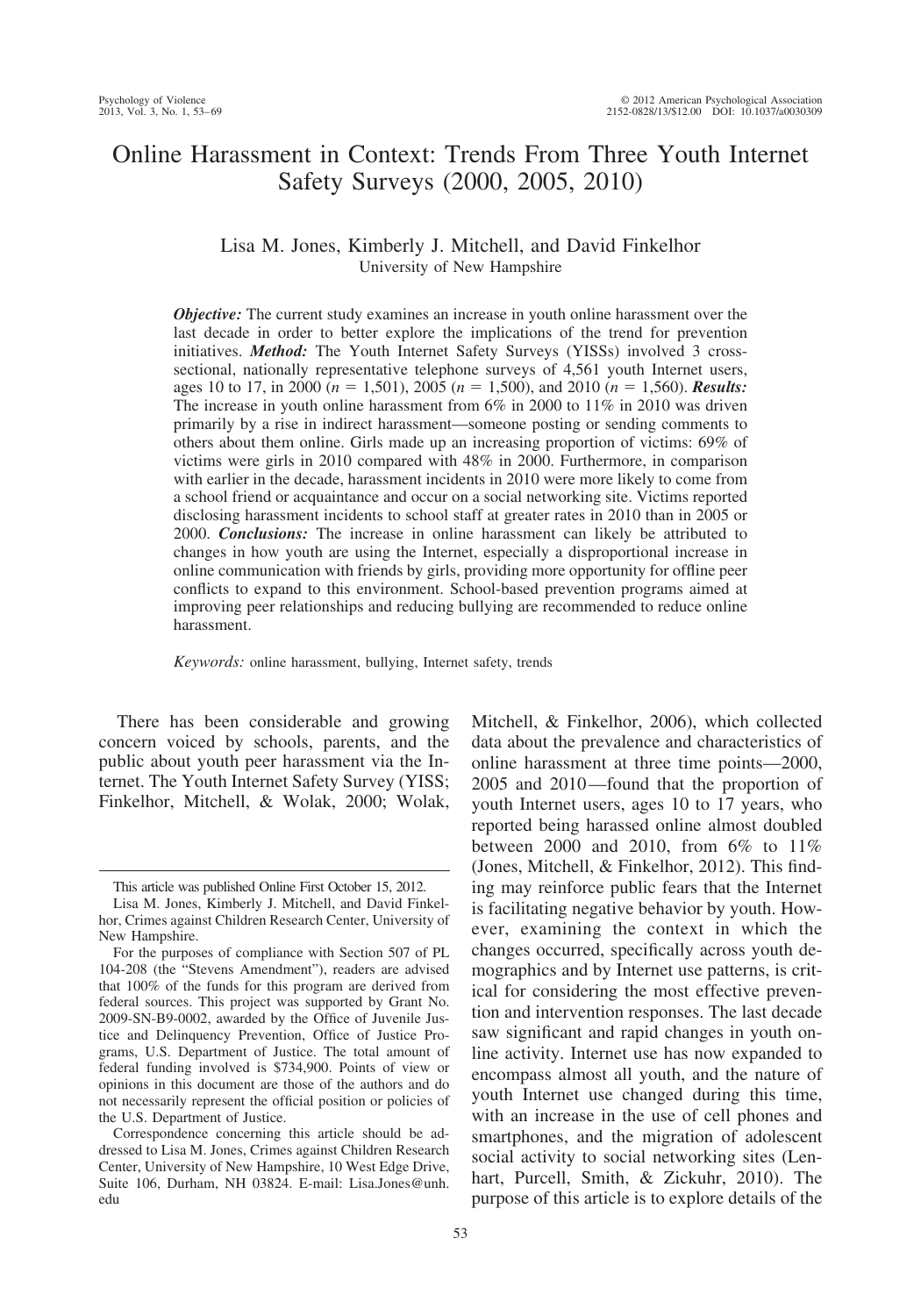increase in online harassment, looking at changes in victim demographics and incident characteristics, in order to better understand the significance of the trend and inform education and prevention initiatives.

In the current study, online harassment is defined as threats or other offensive behavior targeted directly at youth through new technology channels (e.g., Internet, text messaging) or posted online about youth for others to see. Many online harassment incidents involve single events that are not particularly distressing for youth [\(Wolak, Mitchell, & Finkelhor, 2007\)](#page-16-1) and do not meet the criteria for bullying often used by the peer victimization field, that is, repeated incidents perpetrated by more powerful youth who intend to hurt the victim physically or emotionally [\(Olweus, 2007\)](#page-16-2). However, online harassment can occur as part of a more extensive pattern of bullying or may include features that are distressing to the target. For example, youth have described instances where they were threatened with physical harm via online communication—"Someone was threatening to kill me and my girlfriend"—or were embarrassed and humiliated—"They were mad at me and they made a hate page about me" [\(Finkelhor et al., 2000\)](#page-15-0). Definitional ambiguity adds to some confusion about the prevalence and consequences of this type of peer harassment. Terms like "online harassment" and "cyberbullying" are often used interchangeably and measured in different ways. As a result, reported rates of online harassment and cyberbullying are highly varied [\(Associated Press &](#page-15-3) [MTV, 2009;](#page-15-3) [Jones et al., 2012;](#page-15-1) [Mishna, Cook,](#page-16-3) [Gadalla, Daciuk, & Solomon, 2010;](#page-16-3) S. [Robers,](#page-16-4) [Zhang, & Truman, 2012;](#page-16-4) [Wang, Iannotti, &](#page-16-5) [Nansel, 2009;](#page-16-5) [Ybarra, Mitchell, & Korchmaros,](#page-16-6) [2011\)](#page-16-6) and become particularly inflated when checklists of negative online experiences are used without a specified definition of bullying or harassment [\(Ybarra, Boyd, Korchmaros, &](#page-16-7) [Oppenheim, 2012\)](#page-16-7).

There seems to be concern among some researchers that youth online harassment is prevalent and expanding, and that this is happening partly because the nature of the online environment facilitates hostile interactions for youth [\(Fredstrom, Adams, & Gilman, 2011;](#page-15-4) [Juvonen](#page-15-5) [& Gross, 2008;](#page-15-5) [Kowalski & Limber, 2007;](#page-15-6) [Mishna, Saini, & Solomon, 2009;](#page-16-8) [Li, 2006;](#page-16-9) [Tokunaga, 2010\)](#page-16-10). For example, some online

safety experts note that the anonymity and remoteness of online interactions reduce inhibitions that would otherwise restrain youth from engaging in harassment. However, another possibility is that an increase in online harassment might be expected simply because many peer interactions—both positive and negative—are moving online, including arguments, harassment, and relational bullying. Research suggests that online behavior is often an extension of, or is similar to, social behavior in the faceto-face world [\(Mitchell, Finkelhor, & Becker-](#page-16-11)[Blease, 2007\)](#page-16-11) and that there is significant overlap between online and offline victimization experiences [\(Sumter, Baumgartner, Valken](#page-16-12)[burg, & Peter, 2012;](#page-16-12) [Wolak et al., 2007\)](#page-16-1).

These issues are important to clarify because they have direct implications for peer victimization prevention and policy. Much work is being done toward modifying the roles and responsibility of schools, law enforcement, and even technology companies around online safety concerns, and it is critical that these efforts are based on research instead of untested assumptions. It is currently unclear whether, and to what extent, policies and prevention initiatives that cover traditional bullying are sufficient for technology-related harassment, or whether there are unique features to technology-based harassment that require specialized procedures and policies.

To help provide some insight into the online harassment experiences of youth over the last decade and explore the changing characteristics of these incidents during this period of time, we examine the trend in online harassment identified in the YISS studies in more detail than has previously been done. We examine changes across youth demographic groups, Internet use patterns, and incident characteristics. Based on these findings, we suggest some hypotheses for why an increase has occurred. The current study uses data from the three YISS surveys to specifically explore the following research questions and their implications for prevention:

- 1. How have specific types of online harassment victimization and perpetration behaviors changed across the surveys administered in 2000, 2005, and 2010?
- 2. How have demographics and Internet use patterns changed for all youth Internet users compared with harassment victims?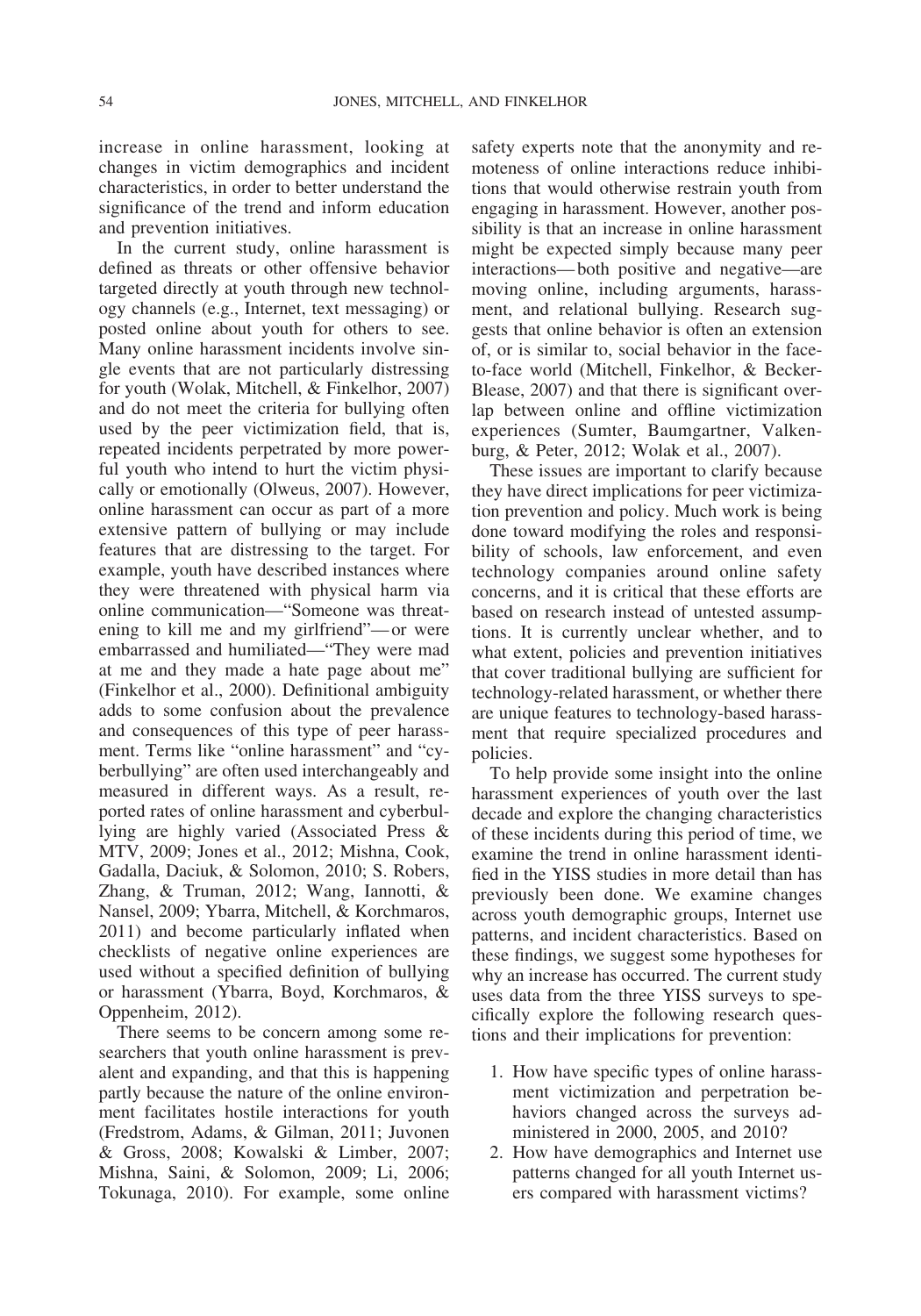3. How have online harassment incident characteristics and outcomes changed between 2000 and 2010?

#### **Method**

The YISS surveys (YISS-1, YISS-2, and YISS-3) are detailed and structured telephone questionnaires designed to quantify youth experiences with unwanted sexual solicitations, harassment, and unwanted exposure to pornography on the Internet (see [Mitchell, Jones, &](#page-16-13) [Wolak, 2011,](#page-16-13) for detailed information on the YISS methodology). Structured telephone surveys provide an opportunity to collect extensive data from a large, nationally representative sample in a way that maximizes privacy for respondents. Respondents in the YISS studies were youth, ages 10 through 17 years, who had used the Internet at least once a month for the past 6 months, and a caregiver. Abt Schulman, Ronca, and Bucuvalas, Inc. (SRBI), a national survey research firm, conducted the sampling, screening, and telephone interviews for each of the YISS studies. Data collection for YISS-1, YISS-2, and YISS-3 occurred between August 1999 and February 2000, March and June 2005, and August 2010 and January 2011, respectively.

A national sample of households drawn from random-digit dialing (RDD) procedures, but prescreened for another survey, was used in YISS-1, whereas YISS-2 and YISS-3 samples were largely recruited through a newly accessed RDD sample. The difference in the use of prescreened households meant that an increasing percentage of households reached were not eligible for the study across the YISS studies (28%, 72%, and 88% for YISS-1, YISS-2, and YISS-3, respectively). Response rates across the three YISS studies also reflected increasing rates of cell-phone-only households and greater reliance on voice mail and caller ID. Once eligible households were reached, the refusal rate was 46% for both YISS-2 and YISS-3. The refusal rate was lower for YISS-1 at 18%.

Due to increasing reliance of the U.S. population on cell phones [\(Brick et al., 2007;](#page-15-7) [Hu,](#page-15-8) [Balluz, Battaglia, & Frankel, 2010\)](#page-15-8), a cellphone RDD sample was included in the YISS-3 study. At the end of data collection, 45 interviews had been completed by cell phone in addition to 1,515 landline interviews, resulting in a total sample size of 1,560. Analysis of youth demographic and Internet use characteristics between the cell-phone and landline samples indicated the cell-phone sample included more respondents of Hispanic ethnicity and youth from families with a single, nevermarried parent.

## **Procedures**

For all three YISS studies, a sample size of 1,500 was predetermined based upon a maximum expected sampling error of  $\pm 2.5\%$  at the 5% significance level. Human subject participation in each YISS study was reviewed and approved by the University of New Hampshire's Institutional Review Board.

Interviewers first spoke by telephone with an adult and determined whether there was a child in the household between the ages of 10 and 17 years who had used the Internet at least once a month for the past 6 months. In households with eligible children, interviewers asked to speak with the adult who was most familiar with their children's Internet use and, after receiving informed consent, asked a series of questions about Internet use. In households with more than one eligible youth, the one who used the Internet the most often was chosen as the respondent. The interviewer then asked for permission to complete the survey with that youth. Parents were informed that the youth survey would be confidential, would include questions about "sexual material your child may have seen on the Internet," and that youth would receive \$10 for participating.

After receiving parental permission, interviewers spoke with the youth and asked for their permission to conduct an interview. Interviewers assured youth that they could skip any question they did not want to answer and end the telephone survey at any time. Interviews were scheduled at the convenience of youth and at times when they were able to talk freely and confidentially. The average youth interview lasted 30 min and the average adult interview lasted 10 min.

## **Sample**

There were some changes in the demographics and household characteristics across the three YISS samples (see [Table 1](#page-3-0) for details). Females made up approximately half the sam-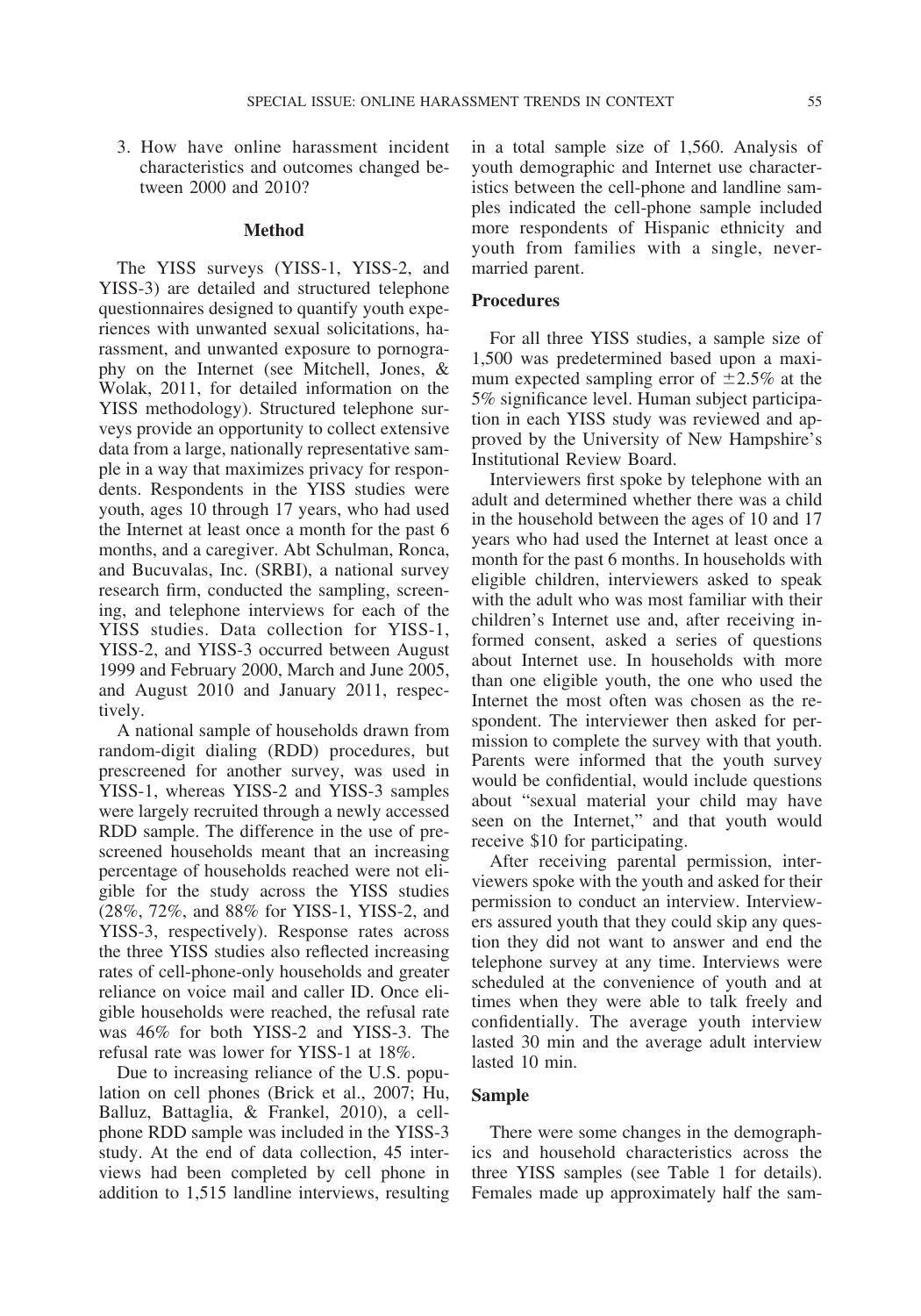<span id="page-3-0"></span>

| Youth Internet Use Patterns Across<br>Table           |                                                                                            | YISS 1, 2, and 3 for all Youth and Youth Experiencing Harassment Victimization |                                            |                 |                   |                                                                    |                                                                 |                                          |                  |            |
|-------------------------------------------------------|--------------------------------------------------------------------------------------------|--------------------------------------------------------------------------------|--------------------------------------------|-----------------|-------------------|--------------------------------------------------------------------|-----------------------------------------------------------------|------------------------------------------|------------------|------------|
|                                                       |                                                                                            |                                                                                | All youth                                  |                 |                   |                                                                    |                                                                 | Harassed youth                           |                  |            |
|                                                       | 2000 YISS-1<br>(105, 1)<br>$\tilde{u}$<br>$(n = 1)$<br>$\frac{\partial}{\partial \varphi}$ | 2005 YISS-2<br>$(n = 1,500)$<br>$\%$ $(n)$                                     | 2010 YISS-3<br>$(n = 1,560)$<br>$\%$ $(n)$ | $p$ value       | Cramer's V        | 2000 YISS-1<br>$(n = 95)$<br>$\%$ $(n)$                            | 2005 YISS-2<br>$(n = 130)$<br>$\%$ $(n)$                        | 2010 YISS-3<br>$(n = 176)$<br>$\%$ $(n)$ | $p$ value        | Cramer's V |
| Demographic characteristics<br>Youth sex <sup>a</sup> |                                                                                            |                                                                                |                                            |                 |                   |                                                                    |                                                                 |                                          |                  |            |
| Male                                                  | 53 (790)                                                                                   | 49 (738)                                                                       |                                            | $\overline{12}$ | .031              | 52 (49)                                                            |                                                                 | 31(55)                                   | 004              | 167        |
| Female                                                | 47 (708)                                                                                   | 51 (760)                                                                       | $50(775)$<br>$50(785)$                     |                 |                   | 48 (46)                                                            | $42(55)$<br>$58(75)$                                            | 69 (121)                                 |                  |            |
| Youth age                                             |                                                                                            |                                                                                |                                            |                 |                   |                                                                    |                                                                 |                                          |                  |            |
| $10-12$ years                                         | 23 (337)                                                                                   | 23 (345)                                                                       | 21 (333)                                   | 02              | 036               | 19(18)                                                             |                                                                 | $11(20)$                                 | 45               | .068       |
| $13-15$ years                                         | 48 (725)<br>29 (439)                                                                       | 43 (651)<br>34 (504)                                                           | $45(694)$<br>$34(533)$                     |                 |                   | $49(47)$<br>32 (30)                                                | $12(16)$<br>51(66)<br>37(48)                                    | $\frac{50\ (88)}{39\ (68)}$              |                  |            |
| $16-17$ years                                         |                                                                                            |                                                                                |                                            |                 |                   |                                                                    |                                                                 |                                          |                  |            |
| Youth race/ethnicity                                  |                                                                                            |                                                                                |                                            |                 |                   |                                                                    |                                                                 |                                          |                  |            |
| White                                                 | 73 (1091)                                                                                  | 71 (1070)                                                                      | 67 (1048)                                  | .002            | 052               | 74 (70)                                                            | 81 (105)                                                        | 66 (116)                                 | 0 <sup>5</sup>   | .139       |
| <b>Black</b>                                          |                                                                                            | 11 (161)                                                                       | 13 (208)                                   |                 |                   | $7(7)$                                                             | 6(8)                                                            | 14(25)                                   |                  |            |
| Hispanic                                              | $\frac{10}{7}\frac{(153)}{(108)}$                                                          | 9(130)                                                                         | 10 (152)                                   |                 |                   | 13(12)                                                             | 7(9)                                                            | 9(16)                                    |                  |            |
| Other                                                 | $6(94)$<br>4(55)                                                                           | 6(94)                                                                          | $7(117)$                                   |                 |                   | $2\ (2)$                                                           | $\begin{array}{c} 5 \ (\hbox{6}) \\ 1 \ (\hbox{2}) \end{array}$ | 8 (14)                                   |                  |            |
| Missing                                               |                                                                                            | 3(45)                                                                          | 2(35)                                      |                 |                   | 4(4)                                                               |                                                                 | $\odot$<br>$\infty$                      |                  |            |
| Household income                                      |                                                                                            |                                                                                |                                            |                 |                   |                                                                    |                                                                 |                                          |                  |            |
| Less than \$20K                                       |                                                                                            | 8 (123)                                                                        | 12 (192)                                   | < .001          | .172              | 6(6)                                                               |                                                                 | 12(21)                                   | $\overline{001}$ | .183       |
| \$20K to \$50K                                        | $\begin{array}{c} 8 \ (119) \\ 38 \ (575) \\ 23 \ (350) \end{array}$                       | 27 (405)                                                                       | 18 (287)                                   |                 |                   | 42 (40)                                                            | $\frac{5(7)}{27(35)}$                                           | 23(40)                                   |                  |            |
| \$51K to \$75K                                        |                                                                                            | 24 (355)                                                                       | 16 (245)                                   |                 |                   |                                                                    | 31(41)                                                          | 18(31)                                   |                  |            |
| More than \$75K                                       | $23(347)$<br>7(110)                                                                        | 33 (494)                                                                       | 45 (700)                                   |                 |                   | $22(21)$<br>$26(25)$                                               | 30(39)                                                          | 37 (65)                                  |                  |            |
| Missing                                               |                                                                                            | 8 (123)                                                                        | 9 (136)                                    |                 |                   | 3(3)                                                               | 6(8)                                                            | 11(19)                                   |                  |            |
| Internet use characteristics                          |                                                                                            |                                                                                |                                            |                 |                   |                                                                    |                                                                 |                                          |                  |            |
| Location(s) youth spent                               |                                                                                            |                                                                                |                                            |                 |                   |                                                                    |                                                                 |                                          |                  |            |
| time on the Internet in                               |                                                                                            |                                                                                |                                            |                 |                   |                                                                    |                                                                 |                                          |                  |            |
| past year <sup>b</sup><br>Home                        | 74 (1109)                                                                                  | 91 (1363)                                                                      | 97 (1506)                                  | < .001          |                   |                                                                    |                                                                 | 99 (175)                                 | .001             |            |
| School                                                | 73 (1100)                                                                                  | 90 (1356)                                                                      |                                            | $<\!\!.001$     | 288<br>214<br>223 | $\begin{array}{c} 89 & (85) \\ 74 & (70) \\ 82 & (78) \end{array}$ |                                                                 | 89 (156)                                 |                  |            |
| Friend's home <sup>c</sup>                            | 68 (1028)                                                                                  | 69 (1029)                                                                      | 89 (1392)<br>70 (1088)                     |                 |                   |                                                                    |                                                                 | 80 (140)                                 | $-0.001$         |            |
| Cellular telephone                                    |                                                                                            | 17 (249)                                                                       | 47 (740)                                   | $\frac{1}{200}$ | 330               |                                                                    | 94 (122)<br>92 (119)<br>79 (102)<br>28 (36)                     | 61 (107)                                 | $\leq 001$       | 30348      |
| Last time youth used                                  |                                                                                            |                                                                                |                                            |                 |                   |                                                                    |                                                                 |                                          |                  |            |
| Internet                                              |                                                                                            |                                                                                |                                            |                 |                   |                                                                    |                                                                 |                                          |                  |            |
| Past week                                             | $\begin{array}{c} 76 \ (1141) \\ 11 \ (157) \\ 13 \ (53) \end{array}$                      | 86 (1295)                                                                      | 94 (1466)                                  | < .001          | 149               | 81 (77)                                                            | 91 (118)                                                        | 94 (165)                                 | $\overline{0}$   | .121       |
| Past 2 weeks                                          |                                                                                            | $\frac{6(89)}{8(116)}$                                                         | $3(47)$<br>$3(47)$                         |                 |                   | $\begin{array}{c} 7\,(7)\\ 12\,(11) \end{array}$                   | $4\overline{6}$<br>5 (7)                                        | $3(6)$<br>3(5)                           |                  |            |
| Past month or longer                                  |                                                                                            |                                                                                |                                            |                 |                   |                                                                    |                                                                 |                                          |                  |            |

## 56 JONES, MITCHELL, AND FINKELHOR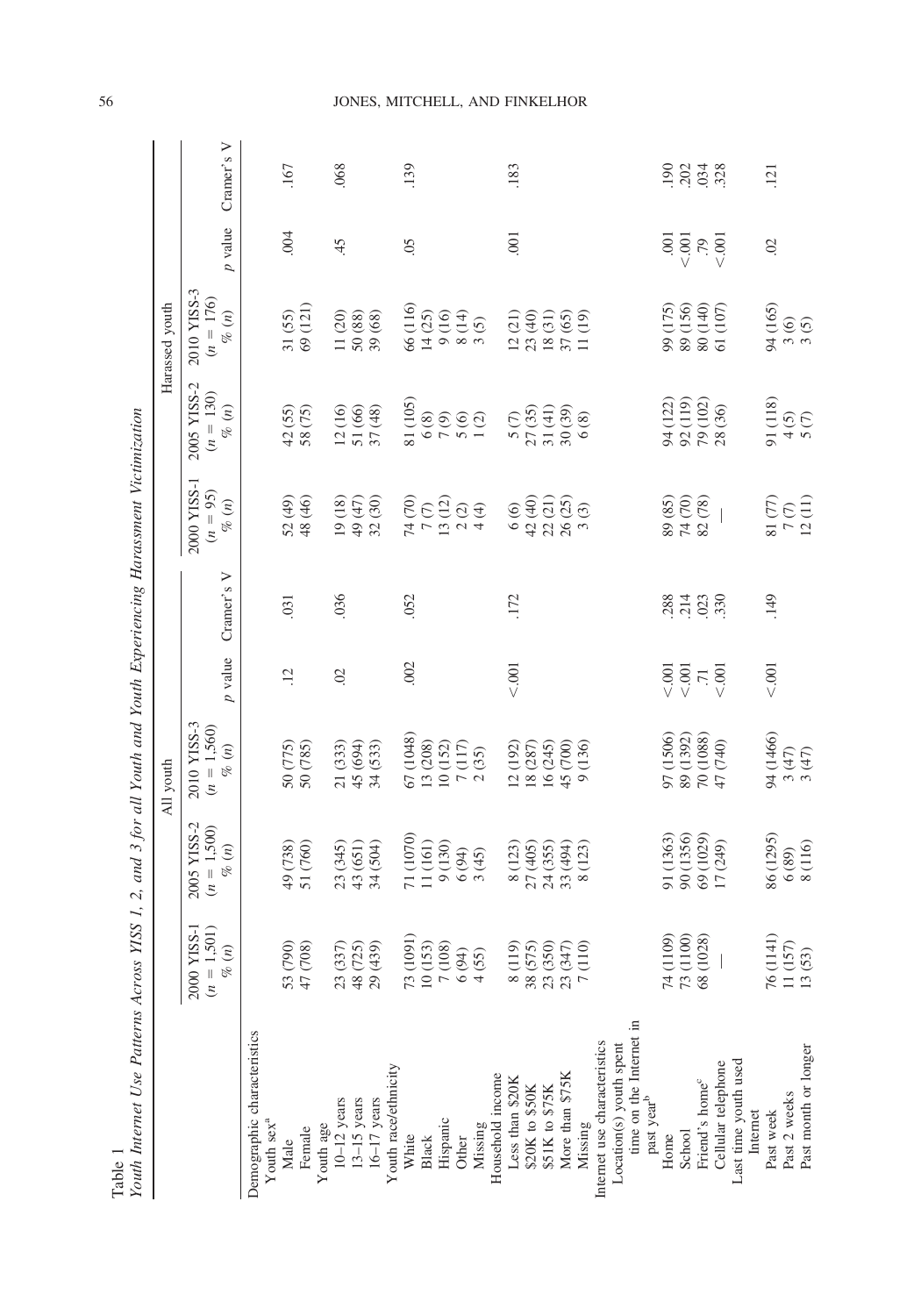|                                                                                            |                                       |                                            | All youth                                  |           |            |                                                                 |                                          | Harassed youth                                                  |                |                           |
|--------------------------------------------------------------------------------------------|---------------------------------------|--------------------------------------------|--------------------------------------------|-----------|------------|-----------------------------------------------------------------|------------------------------------------|-----------------------------------------------------------------|----------------|---------------------------|
|                                                                                            | 2000 YISS-1<br>$(n=1,501)$ $\%$ $(n)$ | 2005 YISS-2<br>$(n = 1,500)$<br>$\%$ $(n)$ | 2010 YISS-3<br>$(n = 1,560)$<br>$\%$ $(n)$ | $p$ value | Cramer's V | 2000 YISS-1<br>$(n = 95)$<br>$\%$ $(n)$                         | 2005 YISS-2<br>$(n = 130)$<br>$\%$ $(n)$ | 2010 YISS-3<br>$(n = 176)$<br>$\%$ $(n)$                        | $p$ value      | Cramer's V                |
| spent on Internet on a<br>Number of hours youth<br>typical day when<br>online <sup>a</sup> |                                       |                                            |                                            |           |            |                                                                 |                                          |                                                                 |                |                           |
| 1 hr or less                                                                               | 61 (909)                              | 45 (679)                                   | 38 (582)                                   | < .001    | .151       |                                                                 | 32 (42)                                  |                                                                 | $\overline{4}$ | 070                       |
| More than 1 hr to 2 hr<br>More than 2 hr                                                   | 26 (389)<br>13 (199)                  | 31 (466)<br>24 (352)                       | 32 (486)<br>31 (471)                       |           |            | $\begin{array}{c} 38\ (36) \\ 31\ (29) \\ 32\ (30) \end{array}$ | 35 (46)<br>32(42)                        | $\begin{array}{c} 28\ (50) \\ 30\ (52) \\ 42\ (74) \end{array}$ |                |                           |
| went on Internet in a<br>Number of days youth<br>typical week <sup>a,d</sup>               |                                       |                                            |                                            |           |            |                                                                 |                                          |                                                                 |                |                           |
| 1 day or less                                                                              | 18 (228)<br>47 (598)                  | 8(111)                                     | 4(62)                                      | < .001    | 208        | 9(8)                                                            | 2(2)                                     | 2(4)                                                            | 001            | 198                       |
| $2$ to $4$ days                                                                            |                                       | 42 (583)                                   | 27(407)                                    |           |            | 45 (38)                                                         | 33 (40)                                  | $\frac{21(36)}{77(131)}$                                        |                |                           |
| 5 to 7 days                                                                                | 36 (458)                              | 49 (681)                                   | 69 (1022)                                  |           |            | 45 (38)                                                         | 66(81)                                   |                                                                 |                |                           |
| How youth used Internet <sup>b</sup>                                                       |                                       |                                            |                                            |           |            |                                                                 |                                          |                                                                 |                |                           |
| Went to chat room <sup>e</sup>                                                             | 56 (838)                              | 30 (452)                                   | 48 (746)                                   | 001       | 215        | 79 (75)                                                         | 49 (63)                                  | 66 (115)                                                        | 001            | 237                       |
| Social networking site                                                                     |                                       |                                            | 80 (1247)                                  |           |            |                                                                 |                                          | 91 (160)                                                        |                |                           |
| Who youth talked to<br>onlineb                                                             |                                       |                                            |                                            |           |            |                                                                 |                                          |                                                                 |                |                           |
| People youth knew in                                                                       |                                       |                                            |                                            |           |            |                                                                 |                                          |                                                                 |                |                           |
| person offline                                                                             | 81 (1215)                             | 87 (1305)                                  | 93 (1452)                                  | 001       | .148       | 94 (89)                                                         | 95 (124)                                 | 98 (172)                                                        | $\ddot{c}$     | .084                      |
| People your age you see                                                                    |                                       |                                            |                                            |           |            |                                                                 |                                          |                                                                 |                |                           |
| often                                                                                      | 67 (1007)                             | 77 (1160)                                  | 88 (1372)                                  | 001       | 205        | 85(81)                                                          | 93 (121)                                 | 96 (168)                                                        | $\overline{0}$ | 151                       |
| People your age you do<br>not see often                                                    | $\Omega$<br>47 (71                    | 55 (828)                                   | 75 (1165)                                  | < .001    | 235        | 65 (62)                                                         | 83 (108)                                 | 86 (152)                                                        | 001            | 214                       |
| People in your family                                                                      |                                       | 52 (774)                                   |                                            | < .001    | 489        | 16(15)                                                          |                                          | 85 (149)                                                        | < .001         | 552                       |
| you do not see often,<br>People in your family<br>you see often                            | 16 (243)                              |                                            | 76 (1179)                                  |           |            |                                                                 | 59 (77)                                  |                                                                 |                |                           |
| like relatives who live                                                                    |                                       |                                            |                                            |           |            |                                                                 |                                          |                                                                 |                |                           |
| teachers or coaches or<br>Other people you know<br>personally, like<br>in other places     | 31 (471)                              | 51 (759)                                   | 72(1119)                                   | < 001     | 331        | 25 (24)                                                         | 65 (85)                                  | 81 (142)                                                        | $<001$         | 451                       |
| neighbors                                                                                  | 27 (403)                              | 32 (472)                                   | 41 (642)                                   | $<001$    | .127       | 54(51)                                                          | 52 (67)                                  | 52 (92)                                                         | 95             | (table continues)<br>.016 |

## SPECIAL ISSUE: ONLINE HARASSMENT TRENDS IN CONTEXT 57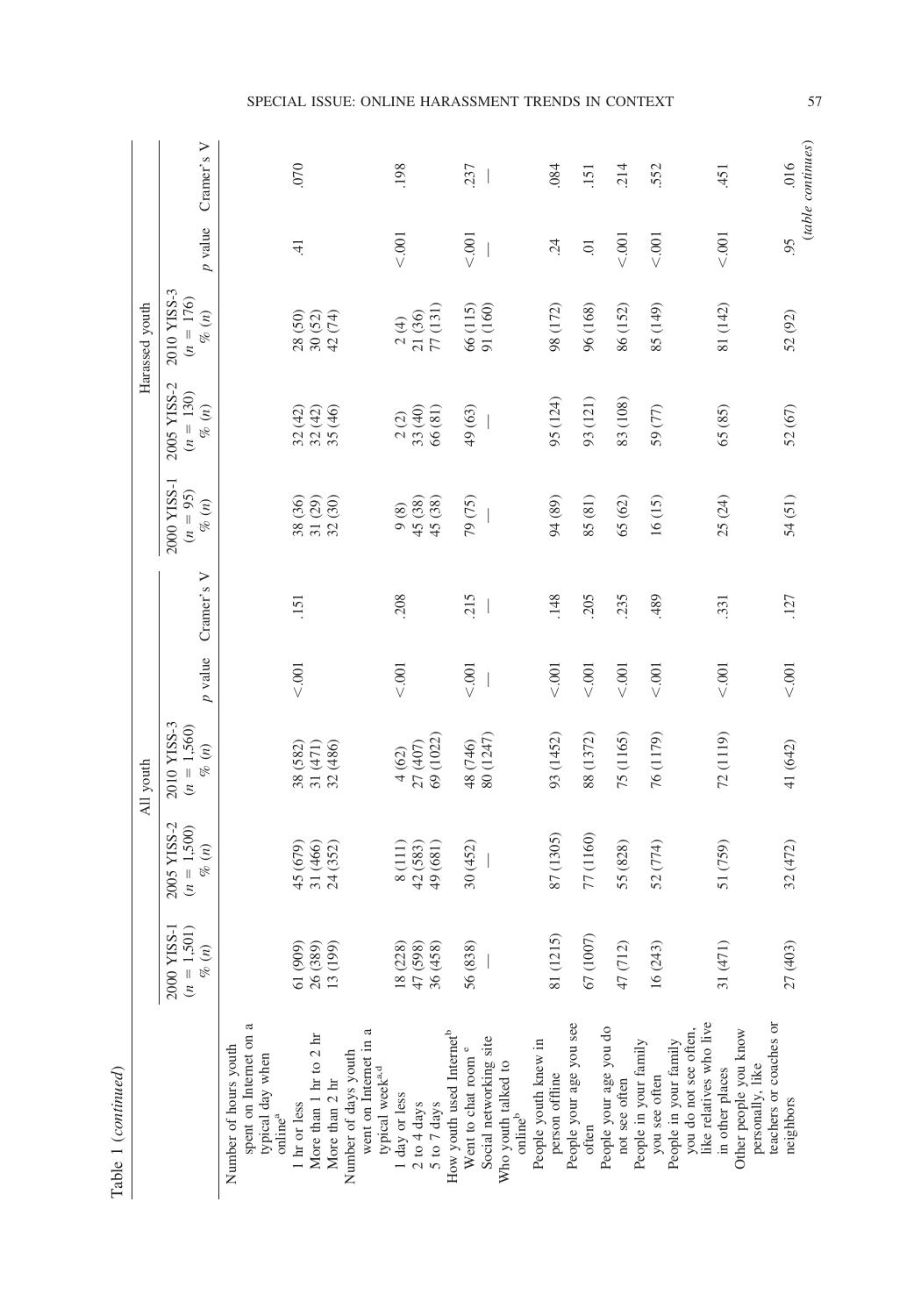| Table 1 (continued)                                                                                                                                                                                                                                                                                                                                                                                                                                                                                                                                                                                                                                                                                                                                                                                                                                                                                                                                           |                                                                  |                                            |                                            |           |            |                                         |                                          |                                          |           |            |
|---------------------------------------------------------------------------------------------------------------------------------------------------------------------------------------------------------------------------------------------------------------------------------------------------------------------------------------------------------------------------------------------------------------------------------------------------------------------------------------------------------------------------------------------------------------------------------------------------------------------------------------------------------------------------------------------------------------------------------------------------------------------------------------------------------------------------------------------------------------------------------------------------------------------------------------------------------------|------------------------------------------------------------------|--------------------------------------------|--------------------------------------------|-----------|------------|-----------------------------------------|------------------------------------------|------------------------------------------|-----------|------------|
|                                                                                                                                                                                                                                                                                                                                                                                                                                                                                                                                                                                                                                                                                                                                                                                                                                                                                                                                                               |                                                                  |                                            | All youth                                  |           |            |                                         |                                          | Harassed youth                           |           |            |
|                                                                                                                                                                                                                                                                                                                                                                                                                                                                                                                                                                                                                                                                                                                                                                                                                                                                                                                                                               | ISS-1<br>, 501)<br>$\overline{n}$<br>2000 Y<br>os (<br>$(n = 1)$ | 2005 YISS-2<br>$(n = 1,500)$<br>$\%$ $(n)$ | 2010 YISS-3<br>$(n = 1,560)$<br>$\%$ $(n)$ | $p$ value | Cramer's V | 2000 YISS-1<br>$(n = 95)$<br>$\%$ $(n)$ | 2005 YISS-2<br>$(n = 130)$<br>$\%$ $(n)$ | 2010 YISS-3<br>$(n = 176)$<br>$\%$ $(n)$ | $p$ value | Cramer's V |
| People youth knew only<br>online                                                                                                                                                                                                                                                                                                                                                                                                                                                                                                                                                                                                                                                                                                                                                                                                                                                                                                                              | 46 (685)                                                         | 43 (645)                                   | 40 (619)                                   | .004      | .049       | 71 (67)                                 | 76 (99)                                  | 59 (103)                                 | 004       | .167       |
| through family or<br>People met online<br>friends                                                                                                                                                                                                                                                                                                                                                                                                                                                                                                                                                                                                                                                                                                                                                                                                                                                                                                             | 39 (578)                                                         | 33 (490)                                   | 27 (416)                                   | < 0.001   | 104        | 67 (64)                                 | 64 (83)                                  | 40(71)                                   | < 001     | 250        |
| on school projects but<br>information from like<br>when you're working<br>People you get                                                                                                                                                                                                                                                                                                                                                                                                                                                                                                                                                                                                                                                                                                                                                                                                                                                                      |                                                                  |                                            |                                            |           |            |                                         |                                          |                                          |           |            |
| you do not know<br>People met through<br>them in person                                                                                                                                                                                                                                                                                                                                                                                                                                                                                                                                                                                                                                                                                                                                                                                                                                                                                                       | 20 (306)                                                         | 15 (219)                                   | 20 (312)                                   | $<001$    | .068       | 30 (28)                                 | 29 (38)                                  | 34 (60)                                  | 59        | .051       |
| online dating or<br>romance sites                                                                                                                                                                                                                                                                                                                                                                                                                                                                                                                                                                                                                                                                                                                                                                                                                                                                                                                             |                                                                  | 2(24)                                      | 2(24)                                      | 89        | .002       | $\begin{array}{c} \hline \end{array}$   | 3(4)                                     | 5(8)                                     | 51        | 037        |
| People you know online<br>other ways                                                                                                                                                                                                                                                                                                                                                                                                                                                                                                                                                                                                                                                                                                                                                                                                                                                                                                                          | 33 (497)                                                         | 27 (401)                                   | 17 (261)                                   | $<001$    | .156       | 59 (56)                                 | 52 (68)                                  | 26 (45)                                  | $<001$    | 301        |
| in "other households," which included friends' homes. In YISS-2 and YISS-3, we specifically asked all youth if they used the Internet at friends' homes. "Based on youth who<br>used the Internet in the past week or past 2 weeks $(n = 4.195$ for all youth and $n = 378$ for harassed youth). $\degree$ In YISS-1 and YISS-2, we asked one general question about using<br>chat rooms; in YISS-3, we asked youth whether they used video chat (ChatRoulette, Omegle, Skype) and chat rooms that do not include video separately. For the purposes of these<br><sup>a</sup> That column's <i>ns</i> do not sum to total <i>n</i> because of a small percentage (<.01) of missing data. <sup>b</sup> Multiple responses possible. <sup>o</sup> In YISS-1, we asked if youth used the Internet<br>Note. Some categories do not add to 100% because of rounding. YISS = Youth Internet Safety Survey.<br>analyses, these two separate categories were combined |                                                                  |                                            |                                            |           |            |                                         |                                          |                                          |           |            |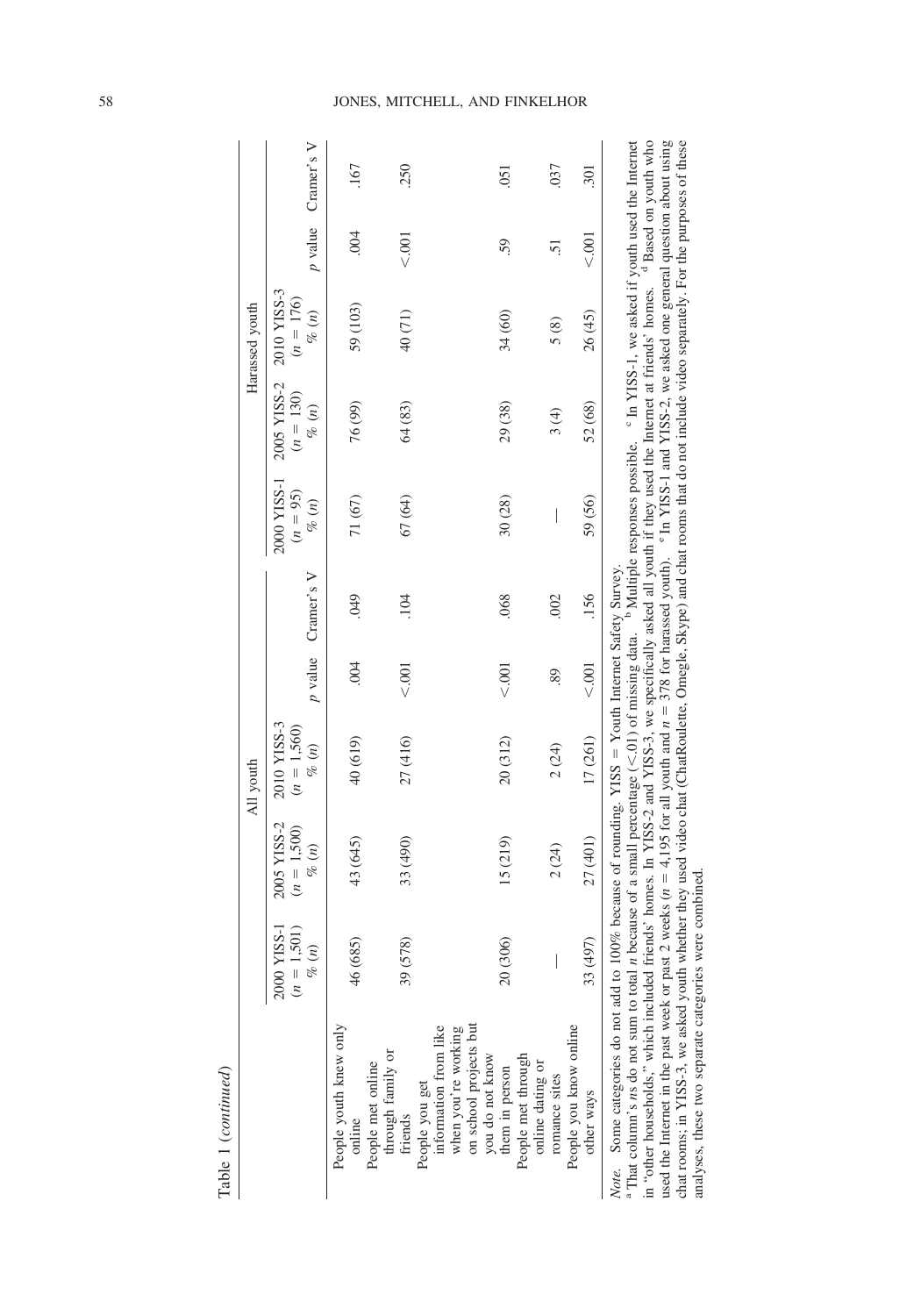ple across all surveys, and approximately 80% of the sample was 13 through 17 years old. White youth made up a slightly smaller proportion of the YISS-3 sample of youth Internet users compared with YISS-1 and YISS-2. This was likely due to the increase in minority youth access to the Internet in recent years [\(Smith,](#page-16-14) [2010\)](#page-16-14). The YISS-3 sample also included a greater percentage of youth from high-income and well-educated households. This reflects some of the demographic differences found in landline telephone surveys: Low-income families are increasingly more likely to live in cellphone-only households [\(Hu et al., 2010\)](#page-15-8).

Across all of the YISS samples, welleducated and high-income families, and White youth, are overrepresented compared with the national average, but the skewed distribution reflects the population of youth Internet users at the time of each data collection [\(Pew Research](#page-16-15) [Center, 2011\)](#page-16-15).

## **Measures**

The YISS surveys involved structured questions with mostly dichotomous (yes/no), numerical, or categorical (e.g., a, b, c, or d) responses required. Occasionally, questions required a short open-ended response. The incidence rates for harassment were estimated based on yes–no questions about unwanted experiences while using the Internet in the past year ("past year" refers to the year prior to the interview). Unless otherwise specified, the questions used in the current article were identical across all YISS studies.

*Online harassment victimization* was defined as threats or other offensive behavior (not sexual solicitations) that were sent online to the youth or posted online about the youth for others to see. Harassment was measured through endorsement of at least one of the following two screener questions:

• "In the past year, did you ever feel worried or threatened because someone was bothering or harassing you online?"

• "In the past year, did anyone ever use the Internet to threaten or embarrass you by posting or sending messages about you for other people to see?"

We labeled the first question as "direct harassment" because the action involved a specific harassment behavior directed at the target. We labeled the second question as "indirect harassment" because the action, although affecting the target negatively, was directed at other people. This distinction is akin to the off-line difference between verbal harassment and spreading rumors, also labeled "direct" and "indirect" in the bullying literature [\(Lagerspetz, Bjrkqvist, &](#page-15-9) [Peltonen, 1988\)](#page-15-9).

**Harassment incident characteristics.** Respondents endorsing at least one of the screener questions were then asked for more detailed information, including characteristics of the harasser and the event. If youth experienced harassment more than once in the past year, they were asked to provide details for the event that was most bothersome. If no event was more bothersome than another, they were asked to provide details for the most recent event.

*Distressing harassment* was defined as online harassment incidents in which youth rated themselves very or extremely upset or afraid as a result of the incident (4 or 5 on a scale of 1 to 5). *Repeated harassment* was defined as an incident of online harassment involving more than one harassing behavior on the part of the perpetrator. Both distressing and repeated harassment incidents represent behaviors that have the potential to be more serious forms of online harassment.

**Online harassment behaviors.** Two questions about respondents' own harassing behaviors online were also asked in each of the YISS surveys. Specifically, youth were asked whether, in the past year, they had ever (a) made rude or nasty comments to someone on the Internet, or (b) used the Internet to harass or embarrass someone they were mad at. Results are presented separately for each question and combined.

**Internet use characteristics.** Youth respondents answered a number of questions about their Internet use. Specifically, we asked youth about the last time they used the Internet (past week, past 2 weeks, past month or longer), the number of days they went online in a typical week, and the number of hours they spent online in a typical day. Youth were asked where they used the Internet, including from their home, school, a friend's home, a cell phone (in 2005 and 2010 only), or some other place. We asked whether youth used the Internet to go to chat rooms and social networking sites. Finally, we asked youth about their communication online with people they knew in person (e.g., people their own age that they see often, like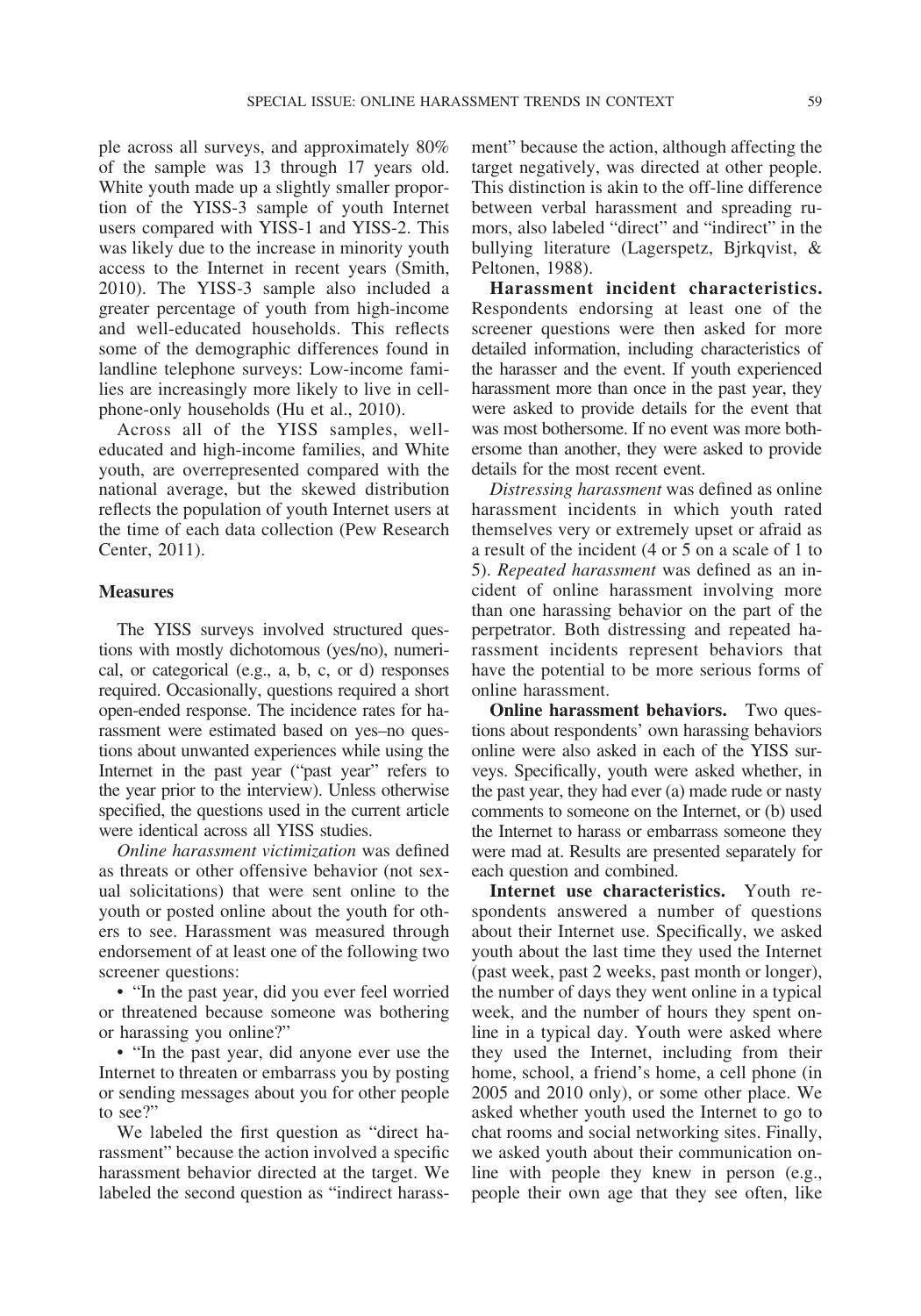friends from school) and people they only knew online (e.g., people they get information from, like when they are working on school projects but they do not know them in person).

**Demographic information.** Caregivers reported on the youth's gender, age, the highest household education, and the previous year's household income. Youth reported information on race and ethnicity.

## **Analyses**

Differences between YISS-1, YISS-2, and YISS-3 (among all youth and among youth who reported being harassed online) were tested for statistical significance using Pearson chi-square analyses. SPSS 19.0 was used for all analyses.

#### **Results**

There were significant changes from 2000 to 2010 in the intensity of youth Internet use and ways that youth used the Internet (see [Table 1\)](#page-3-0). A greater percentage of the YISS-3 sample used the Internet from home (97%) compared with the YISS-1 sample (74%),  $p < .001$ . Youth in the YISS-3 sample were more likely to have used the Internet within the past week ( $p < .001$ ), to be online more than 2 hr on a typical day  $(p <$ .001), and use the Internet 5 to 7 days during a typical week ( $p < .001$ ) when compared with the YISS-1 sample. The use of chat rooms by online youth declined from a high in YISS-1 (79%), decreased significantly in YISS-2 (49%), but increased in YISS-3 (66%), *p* .001. However, it is likely that the nature of chat rooms visited by youth in 2000 versus 2010 were different, as discussed later in more detail. In YISS-3, 80% of the sample used the Internet to visit social networking sites like Facebook (questions about social networking sites were not asked in YISS-1 and YISS-2). Finally, across the three YISS surveys, youth notably changed the types of individuals they interacted with online in significant ways. There was a significant increase, for example, in the percentage of youth who talked online with friends they saw often (from 67% in YISS-1% to 88% in YISS-3;  $p < .001$ ) and a significant decrease in the percentage of youth who talked to people they had met online (from 46% in YISS-1% to 40% in YISS-2;  $p = .004$ ). Effect sizes (Cramer's V) calculated for these changes indicate

that, for the most part, the differences in Internet use across YISS cohorts were substantial.

## **Trends in Online Harassment Victimization and Behavior**

Although the proportion of youth who were victims of any online harassment increased across the three YISS administrations, from 6% in 2000 to 11% in 2010, the increase was driven by a greater proportion of youth in 2010 who endorsed the "indirect harassment" screening question that they were "threatened or embarrassed by someone posting or sending messages about them online" (see [Table 2\)](#page-8-0). Youth experiencing such incidents increased from 2% in 2000 to 5% in 2010 ( $p < .001$ ). By contrast, the "direct harassment" question about being "bothered or harassed online" increased by an amount that was not statistically significant. Harassment incidents that represented more concerning episodes—those in which the youth was upset or embarrassed as a result, or the behavior happened more than once—increased in similar proportion to overall harassment. Distressing harassment increased from 3% in 2005 to 5% in  $2010 (p < .01)$ . Repeated harassment increased from 2% in 2000 to 5% in 2010 ( $p < .001$ ). Effect size estimates suggest that differences in victimization types across samples were small.

The YISS studies also showed a steady increase in the percentage of youth who reported harassing behavior toward others between 2000 and 2010. The majority of this behavior took the form of making "rude or nasty" comments online, which increased from 14% in 2000 to 40% in 2010 ( $p < .001$ ). This question is not parallel to the victimization questions, which focus on the experience of the victim feeling worried or threatened by the behavior. No follow-up information is available on the circumstances or targets of the rude or nasty online comments. Reports of harassing or embarrassing someone they were mad at online was less common, but this also increased from 1% of youth endorsing this item in 2000 to 10% in 2010 ( $p < .001$ ).

## **Changes in Demographics and Internet Use for Harassed Youth**

Table 1 shows changes in the demographic and Internet use characteristics of the youth who reported incidents of online harassment in each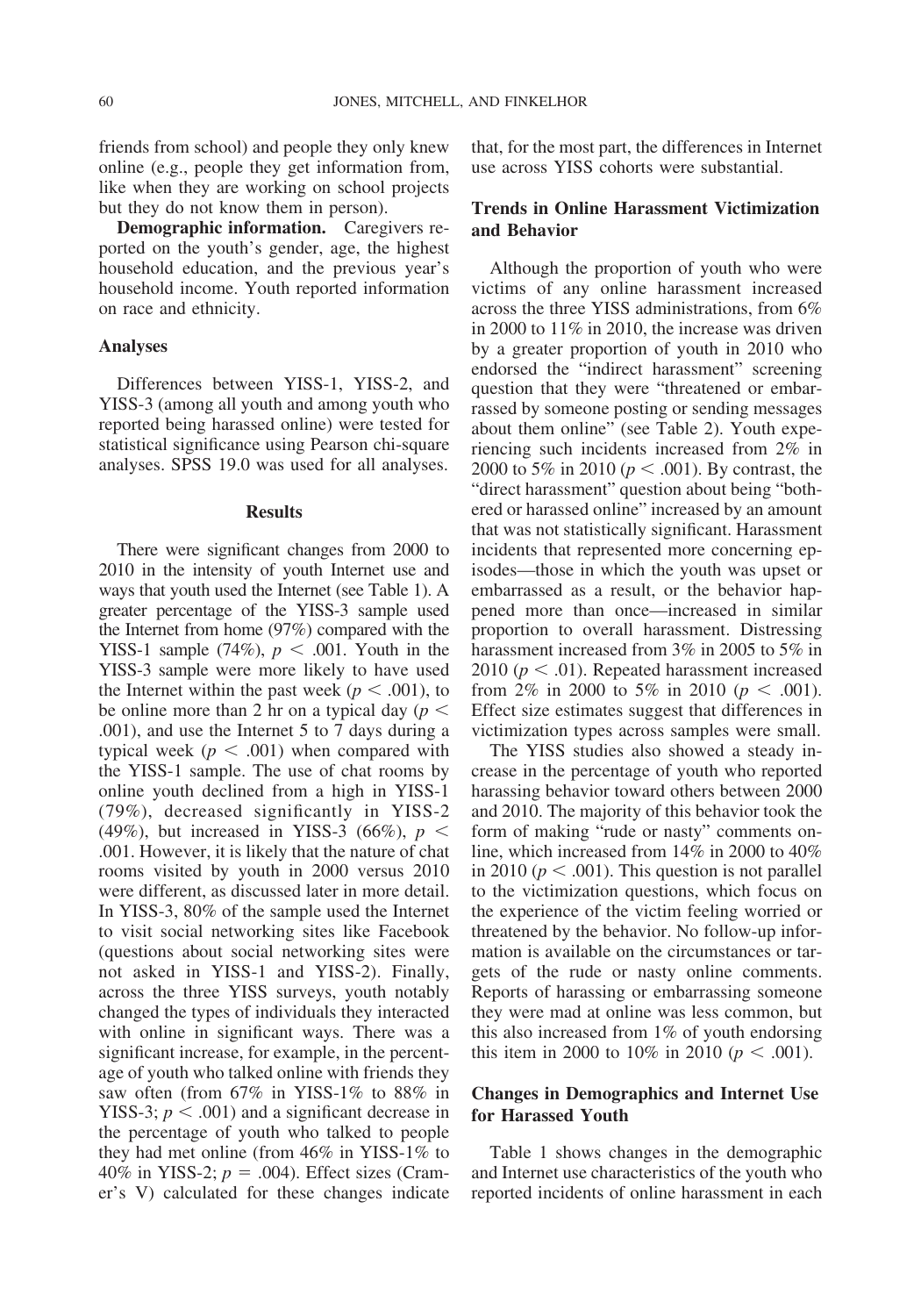<span id="page-8-0"></span>

*Changes in Online Harassment Victimization and Behavior Patterns Across YISS 1, 2, and 3*

|                                                            | 2000 YISS-1<br>$(n = 1.501)$<br>$\%$ $(n)$ | 2005 YISS-2<br>$(n = 1.500)$<br>$\%$ $(n)$ | 2010 YISS-3<br>$(n = 1.560)$<br>$\%$ $(n)$ | <i>p</i> value | Cramer's V |
|------------------------------------------------------------|--------------------------------------------|--------------------------------------------|--------------------------------------------|----------------|------------|
| Harassment victimization                                   |                                            |                                            |                                            |                |            |
| Any harassment victimization                               | 6(95)                                      | 9(130)                                     | 11 (176)                                   | < 0.001        | .072       |
| Bothered or harassed online                                | 4(65)                                      | 6(85)                                      | 6(90)                                      | .14            | .029       |
| Threatened or embarrassed by<br>someone posting or sending |                                            |                                            |                                            |                |            |
| messages about them online                                 | 2(31)                                      | 3(46)                                      | 5(86)                                      | < 0.001        | .078       |
| Distressing harassment <sup>a</sup>                        | 3(37)                                      | 3(50)                                      | 5(78)                                      | .001           | .057       |
| Repeated harassment <sup>b</sup>                           | 2(29)                                      | 4(54)                                      | 5(71)                                      | .000           | .060       |
| Harassing behavior                                         |                                            |                                            |                                            |                |            |
| Any harassment behaviors                                   | 15 (219)                                   | 29 (435)                                   | 41 (637)                                   | < 0.001        | .239       |
| Made rude/nasty comments online                            | 14(215)                                    | 28 (416)                                   | 40(620)                                    | < 0.001        | .233       |
| Harassed/embarrassed someone                               |                                            |                                            |                                            |                |            |
| mad at online                                              | 1(19)                                      | 9(129)                                     | 10 (152)                                   | < 0.01         | .151       |

*Note.* YISS = Youth Internet Safety Survey.<br><sup>a</sup> Harassment incident in which the youth described feeling very or extremely upset or afraid as a result. <sup>b</sup> Online harassment incidents involving more than one harassing behaviors by same perpetrator.

YISS study. The rates of female versus male victims of online harassment changed significantly across the three YISS samples. In 2000, the sample of harassed youth was equally split between males and females, but by 2010, 69% of harassed youth were female ( $p < .01$ ). This difference stands in contrast to the lack of significant changes in respondent sex in the full YISS samples. There was no change, however, in age distribution of harassment victims, with 13- to 15-year-olds making up the largest proportion of harassed youth in all three cohorts. From 2000 to 2010, a greater percentage of youth reporting online harassment was non-White and from higher income households, although these trends parallel the changes in overall sample demographics, as described previously.

Trends in Internet use by harassed youth parallel trends in the full sample. Like all youth, harassed youth were using the Internet from more locations from 2000 to 2010 (see [Table 1\)](#page-3-0), and the percentage of those who used the Internet 5 to 7 days a week increased in similar ways to the full sample, from 45% of the sample in 2000 to 77% of the sample in 2010 ( $p < .001$ ). However, at each time point, harassed youth were using the Internet more frequently than nonharassed youth. For example, in the 2010 survey, harassed youth were more likely than nonharassed youth to use the Internet more than 2 hr per day  $(42\%$  compared with 30%;  $p <$ 

.01). Similarly, harassed youth were significantly more likely than nonharassed youth to use the Internet 5 to 7 days in a typical week (77% compared with 67%;  $p < .05$ ).

There were also significant changes in the places that youth frequented on the Internet and who they communicated with between 2000 and 2010. Chat rooms were very popular places for youth in 2000, but declined in popularity for both the overall sample of youth and harassed youth by 2005. The use of chat rooms increased between 2005 and 2010, possibly related to the popularity of video chat rooms and video tools such as Skype. Questions about social networking activities were only asked in YISS-3 because, although some social networking sites were available in 2000 (e.g., geocities, theGlobe .com), it was not clear then, or even in 2005, that websites such as MySpace and Facebook were going to become so popular among youth. But looking at the most recent survey, data from YISS-3 show that 91% of harassed youth frequented social networking sites in 2010 compared with 79% of nonharassed youth (*p* .001). When limited to only youth 13 years and older, 96% of harassed youth were spending time on social networking sites compared with 89% of nonharassed youth  $(p < .01)$ .

Over 90% of harassed youth were using the Internet to talk to people they knew offline, even in 2000 (YISS-1). Looking within specific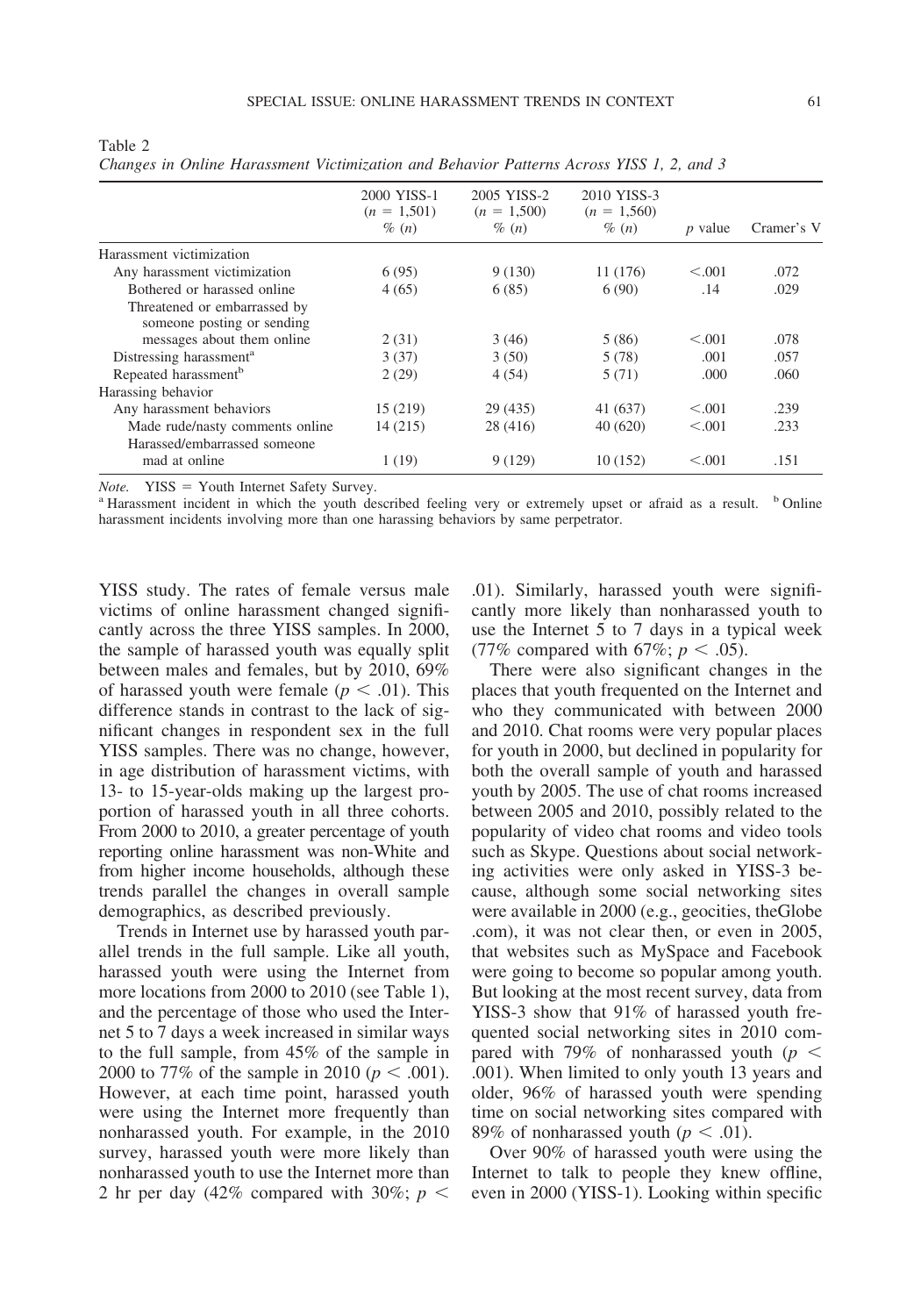communication groups, however, harassed youth were using the Internet to talk with friends, peers, family members, and acquaintances significantly more in YISS-3 compared with YISS-1. There were particularly large increases in the percentage of youth who used online communications to talk to family members. In 2000, 16% of harassed youth talked online to family members they saw often and 25% talked to family members they did not see often; in 2010, the respective numbers were 85% and 81% ( $p < .001$ ). On the other hand, for both the full sample and the subsample of harassed youth, communication with individuals that they only knew online decreased significantly. For harassed youth, only 59% were communicating with online-only acquaintances in 2010 compared with 71% in 2000 ( $p < .01$ ). As was observed with the overall sample, effect sizes indicate that harassed youth were using the Internet in substantially different ways across YISS cohorts.

Follow-up analyses were conducted comparing Internet use trends for male and female youth. Although there were no differences for girls and boys in the frequency of Internet use or their use of social networking sites, girls were significantly more likely to use the Internet to talk with friends, family, and acquaintances. Ninety-two percent of girls reported talking with friends online compared with 84% of boys ( $p < .000$ ); 81% of girls talked with family online compared with 69% of boys  $(p < .000)$ ; and 46% of girls talked with other offline acquaintances compared with 36% of boys ( $p < .000$ ).

## **Changes in Online Harassment Incident Characteristics**

[Table 3](#page-10-0) presents information on changes in harassment incident characteristics across the three YISS studies. Between 2000 and 2010, according to victim reports, an increasing percentage of aggressors were female. An increased percentage of aggressors were also identified as friends from school and, decreasingly, persons that the youth had met online. Specifically, by 2010, 48% of aggressors were female compared with 20% in 2000 ( $p < .001$ ); 58% were a school friend or acquaintance compared with 23% in 2000 ( $p < .001$ ). The age of harassers did not change over time: In all three

waves, most victims either knew or believed the harasser was under the age of 18 years (across the three surveys, 16 to 20% of respondents reported they did not know the age of the harasser; see [Table 3](#page-10-0) for categories). Similarly, there was no change in the proportion of cases that involved one (72% in 2010) versus multiple aggressors. There were, however, very significant differences in where the online harassment incidents occurred. In 2010, the majority of online harassment incidents (82%) occurred on social networking sites. Although questions were not asked about social networking locations in YISS-1 or YISS-2, and it is possible that some of the "chat rooms" endorsed by youth in those surveys included some early social networking sites, the overwhelming migration to social network site activity in recent years has altered the environment for online harassment behaviors.

The proportion of online harassment incidents that were disclosed overall did not change, but at all three time points, the majority of online harassment incidents were disclosed and the trend was increasing in the direction of more disclosure. There were changes in the recipients of the disclosures, however. Most notably, disclosure to school staff increased from 2% in 2005 to 12% in 2010 ( $p < .01$ ). Disclosure to a parent or guardian decreased between 2000 and 2005, but then increased from 32% to 40% in 2010. There were also changes in how the harassment incident was resolved. In 2010, youth were significantly less likely to end the harassment by removing themselves from the situation (e.g., blocking the harasser, leaving site or the computer). In 2010, the incident was also more likely to end without the youth doing anything. Reporting the harassment to an authority (i.e., Internet service provider, CyberTipline, police) initially declined from 21% in 2000 to 9% in 2005, but increased slightly in 2010 (13%). There was a very large increase in the "other" resolution category, up from 27% in 2000 to 42% of youth in 2010 claiming that the situation ended in a way other than those specified. Unfortunately, no details are available to help us understand what these other strategies or events include.

We examined these same incident characteristic trends for the subset of distressing harassment cases (analyses not shown) and found similar patterns. The percentage of distressing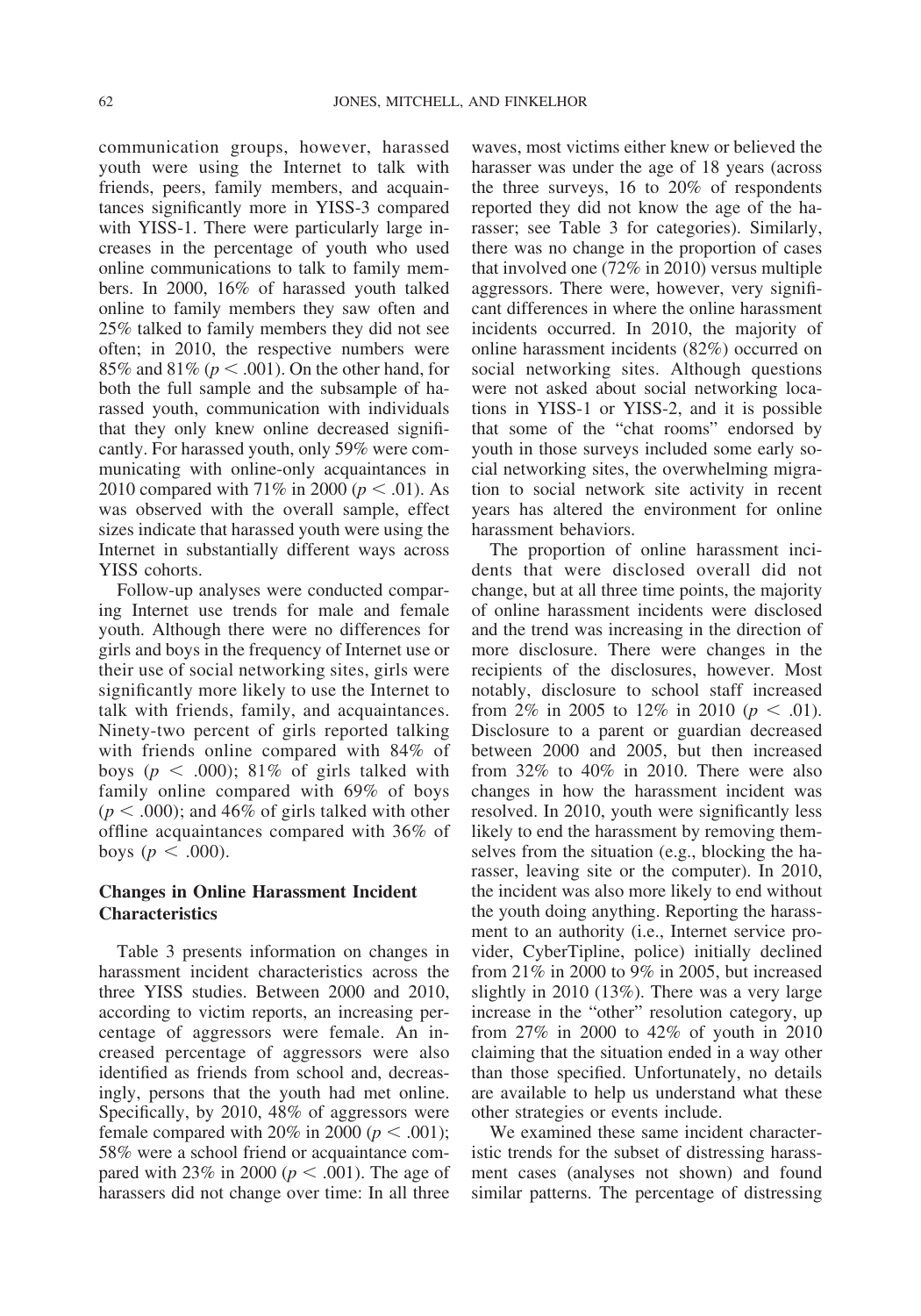<span id="page-10-0"></span>Table 3

|                                                | 2000 YISS-1 | 2005 YISS-2 | 2010 YISS-3 |           |            |
|------------------------------------------------|-------------|-------------|-------------|-----------|------------|
|                                                | $(n = 95)$  | $(n = 130)$ | $(n = 176)$ |           |            |
|                                                | $\%$ $(n)$  | $\%$ $(n)$  | $\%$ $(n)$  | $p$ value | Cramer's V |
| Incident characteristics                       |             |             |             |           |            |
| Gender of harasser                             |             |             |             | < 0.001   | .193       |
| Male                                           | 54 (51)     | 51 (66)     | 43 (76)     |           |            |
| Female                                         | 20(19)      | 29(37)      | 48 (84)     |           |            |
| Don't know                                     | 26(25)      | 21(27)      | 9(16)       |           |            |
| Age of harasser                                |             |             |             | .21       | .102       |
| Under 18                                       | 63(60)      | 59 (76)     | 71 (124)    |           |            |
| 18 to 25 years                                 | 13(12)      | 21(27)      | 12(21)      |           |            |
| Older than 25                                  | 1(1)        | 2(3)        | 2(3)        |           |            |
| Don't know                                     | 23(22)      | 19 (24)     | 16(28)      |           |            |
| Relation to harasser                           |             |             |             | < 0.001   | .231       |
| Met online                                     | 71 (67)     | 55 (71)     | 31(55)      |           |            |
| School friend/acquaintance                     | 23(22)      | 36(47)      | 58 (102)    |           |            |
| Other offline acquaintance                     | 5(5)        | 7(10)       | 8 (14)      |           |            |
| Don't know                                     | 1(1)        | 2(2)        | 3(5)        |           |            |
| Number of people who did this                  |             |             |             | .91       | .052       |
| 1                                              | 78 (74)     | 73 (95)     | 72 (127)    |           |            |
| $2 - 3$                                        | 14(13)      | 19(24)      | 19(33)      |           |            |
| 4 or more                                      | 6(6)        | 5(7)        | 5(9)        |           |            |
| Don't know                                     | 2(2)        | 3(4)        | 4(7)        |           |            |
| Where on the Internet this first happened      |             |             |             | < 0.001   | .653       |
| Using an e-mail account                        | 19(18)      | 13 (17)     | 2(3)        |           |            |
| Chat room                                      | 32(30)      | 11(15)      | 4(7)        |           |            |
| Instant messaging                              | 34(32)      | 47 (61)     | 2(3)        |           |            |
| Social networking                              | 0(0)        | 0(0)        | 82 (144)    |           |            |
| Texting                                        | 0(0)        | 0(0)        | 3(5)        |           |            |
| Other                                          | 14(13)      | 26(34)      | 5(9)        |           |            |
| Don't know                                     | 2(2)        | 2(3)        | 3(5)        |           |            |
| Harassing behaviors occurred more than         |             |             |             |           |            |
| one time                                       | 31(29)      | 42 (54)     | 40 (71)     | .19       | .091       |
| Incident outcomes                              |             |             |             |           |            |
| Incident was disclosed to someone <sup>a</sup> | 64(61)      | 69 (88)     | 75 (130)    | .18       |            |
| Friend                                         | 34 (32)     | 40 (52)     | 37 (65)     | .62       | .049       |
| Sibling                                        | 3(3)        | 5(7)        | 7(12)       | .45       | .063       |
| Parent/guardian                                | 51 (48)     | 31(41)      | 40 (71)     | .02       | .144       |
| School staff                                   | 6(6)        | 2(3)        | 12(21)      | .006      | .160       |
| Other                                          | 5(5)        | 8(10)       | 8(14)       | .69       | .043       |
| How situation ended <sup>a</sup>               |             |             |             |           |            |
| Removed self from situation (blocked           |             |             |             |           |            |
| harasser, left site or computer)               | 47 (45)     | 49 (63)     | 23(40)      | < 0.001   | .260       |
| Told harasser to stop                          | 12(11)      | 17(22)      | 13(23)      | .47       | .061       |
| Changed screen name, profile, e-mail           |             |             |             |           |            |
| address, or phone number                       | 0(0)        | 3(4)        | 1(2)        | .15       | .097       |
| Stopped without youth doing anything           | 9(9)        | 5(6)        | 14 (24)     | .03       | .132       |
| Situation still happening                      | 3(3)        | 1(1)        | 5(8)        | .16       | .096       |
| Other                                          | 27(26)      | 31 (40)     | 41 (73)     | .04       | .129       |
| Incident ever reported to ISP,                 |             |             |             |           |            |
| CyberTipline, or police                        | 21 (20)     | 9(12)       | 13(23)      | .04       | .128       |

*Cross-Tabulated Percentage Differences for Online Harassment Incident Characteristics and Outcomes Across YISS 1, 2, and 3*

*Note.* Some categories do not add to 100% because of rounding and/or missing data. ISP = Internet service provider; YISS = Youth Internet Safety Survey.<br><sup>a</sup> Multiple responses possible.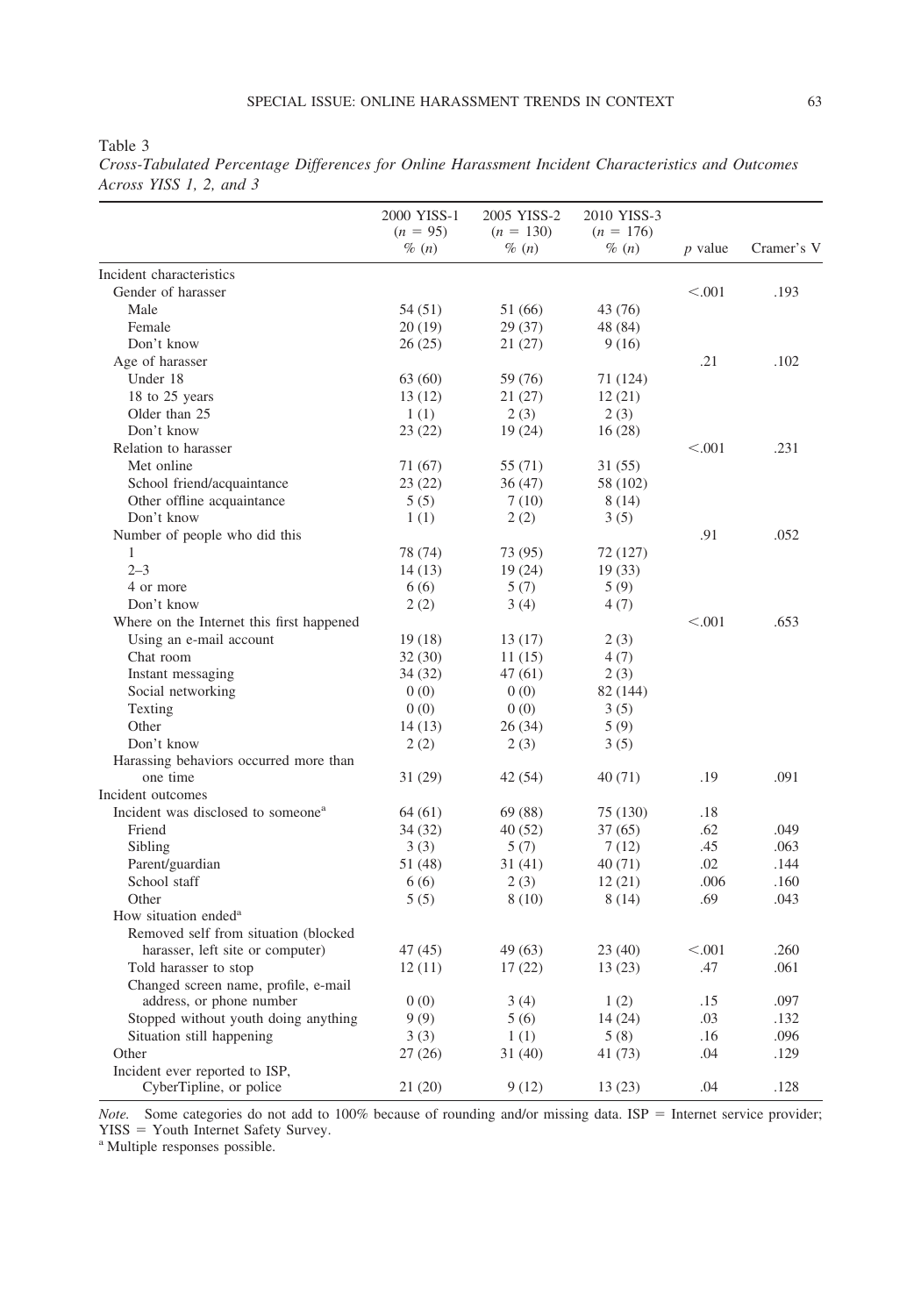incidents that were perpetrated by females jumped from 24% in 2000 and 2005 to 55% in 2010. Overall disclosure of distressing harassment incidents significantly increased from 2000 to 2010: 87% of distressing harassment incidents were disclosed in 2010 compared with 68% in 2000 ( $p < .05$ ), with an increase in disclosures to school staff (21% in 2010 compared with 11% in 2000;  $p < .01$ ) driving the overall increase.

#### **Discussion**

This article explored trends in youth online harassment identified by three YISS surveys conducted in 2000, 2005, and 2010. Although there was a small but significant increase in youth online harassment from 6% in 2000 to 11% in 2010, the percentage of more serious harassment, either repeated harassment or incidents that caused victims distress, were experienced by only 5% of youth in 2010, respectively. Although the trend supports claims by experts (e.g., [Fredstrom et al., 2011;](#page-15-4) [Juvonen &](#page-15-5) [Gross, 2008;](#page-15-5) [Kowalski & Limber, 2007;](#page-15-6) [Mishna et al., 2009\)](#page-16-8) and the media (e.g., [Block,](#page-15-10) [2010;](#page-15-10) [Dorsett, 2010;](#page-15-11) [McNamara, 2009\)](#page-16-16) that online harassment is becoming more common, the data also show that victimization rates are relatively low and the size of the increase over the 10-year period has been small. Furthermore, the increase appears to be mostly driven by a rise in indirect harassment, that is, comments sent or posted to others in a way that is visible to victims. This finding suggests that popular social network sites may have resulted in more opportunity for youth to embarrass or upset their peers via negative or threatening comments or pictures posted publicly. In 2010, the overwhelming majority of harassment incidents were occurring on social networking sites and increasingly involved communication with school friends. It is likely that youth are able to see more negative comments about themselves in the exchanges among their school-based peer groups via social networking sites than used to be the case. It should be noted, however, that not all negative online experiences have increased along with the changing online activities; unwanted sexual solicitations actually decreased during this same period [\(Jones et al.,](#page-15-1) [2012\)](#page-15-1), perhaps because social networking plat-

forms facilitate more targeted peer-group interactions and decrease anonymity.

Another notable trend in online harassment was a large increase in the proportion of female victims and perpetrators, where female victims rose from 48% to 69% and female perpetrators rose from 20% to 48%. In fact, rates for males calculated separately did not rise during this 10-year period. The peer aggression research has long noted that females tend to predominate in verbal and relational types of aggression [\(Espelage & Swearer, 2004\)](#page-15-12), and the social networking platforms are clearly more suited to such exchanges than physical aggression and intimidation. It may be that the online environments' suitability for female-preferred types of hostility has prompted the genderskewed increase.

While the YISS harassment perpetration questions were not parallel to the victimization questions, youth reports of their own negative online behaviors also increased from 2000 to 2010. Youth reported significantly more harassment perpetration as well as increased rates of making rude or nasty comments online. We did not collect incident-level details on harassment perpetration reported by respondents, so we are unable to reflect on their targets or effects, or even on whether they were directed at a particular individual (versus, for example, a rude comment made on a Web site or through Twitter). But the increase and the high rates of such behavior reported in YISS-3 suggest that more information on these behaviors is needed to inform prevention. It could be that there are features of the Internet that encourage rude behavior, or it might be that adolescent culture is just becoming increasingly reflected in the online environment. Although adults worry that any kind of rude behavior online by youth has problematic consequences, it is important, for education purposes, to identify which youth online behaviors actually result in measurable negative outcomes.

An encouraging trend that we observed in the YISS studies was an increase in disclosures about online harassment to school staff. Although the rate of such disclosures was still small in 2010 (12%), it may reflect an increasing involvement of schools in this problem. Schools have been attempting to provide more Internet safety and bullying-prevention education [\(Crosse et al., 2011\)](#page-15-13), and this may be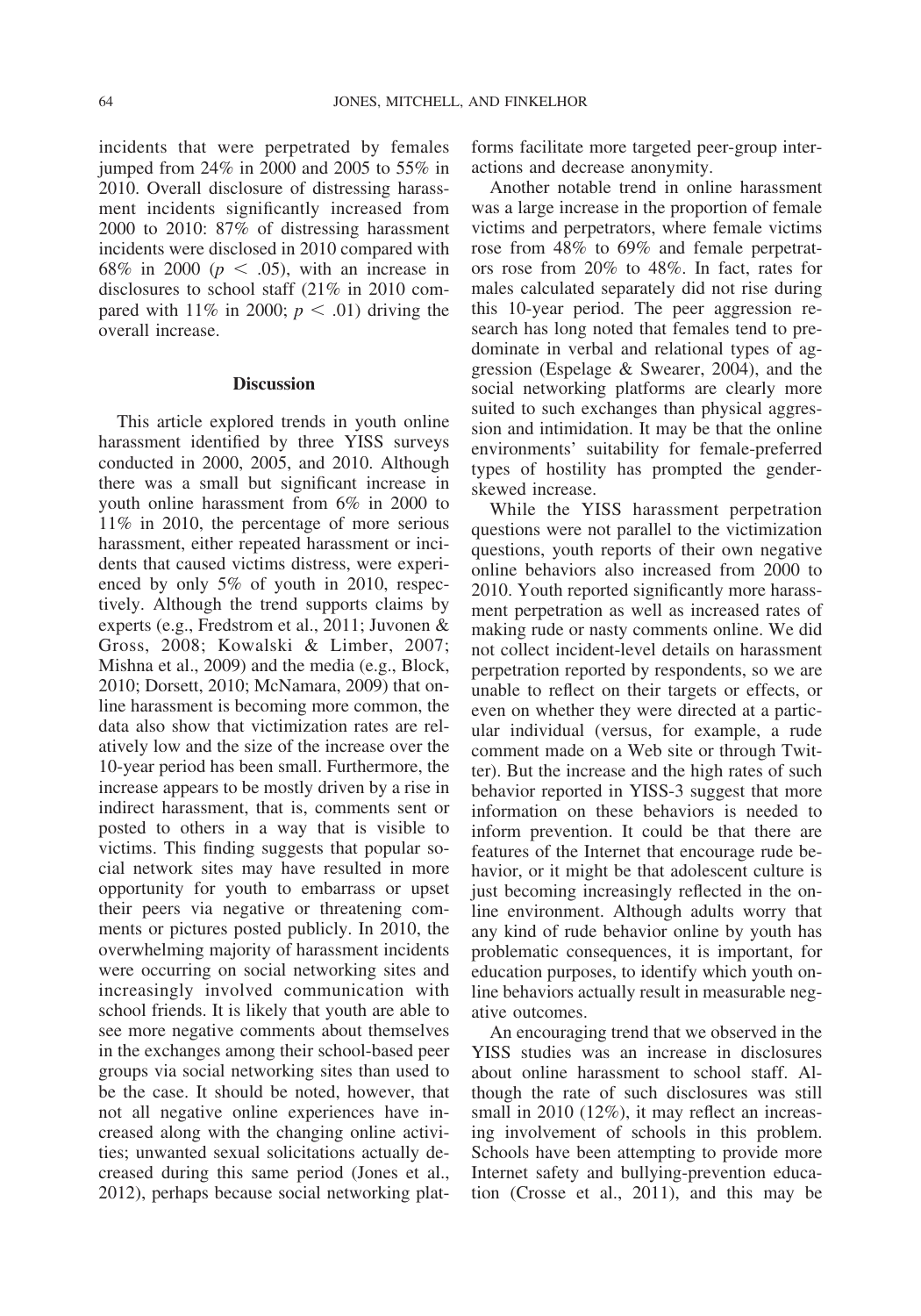encouraging students to make reports about such behavior to school officials.

### **Limitations**

Although this is one of the first studies to present trend information on online harassment encounters, it has a number of limitations that should be taken into account by readers. First, the decade of this study was one during which new challenges confronted the conduct of survey research, including declining response rates and increasing use of cell phones. Some of the differences in response rates are due to the degree to which prescreened numbers were used, but this is unlikely to have affected the comparability of the final samples to any large degree; all YISS samples were based on a sample that originated with an RDD process. Furthermore, analyses suggest that the decline in participation has not influenced the validity of most surveys conducted by reputable surveying firms [\(Keeter,](#page-15-14) [Kennedy, Dimock, Best, & Craighill, 2006\)](#page-15-14). [Keeter and colleagues \(2006\)](#page-15-14) note that, compared with government benchmarks, the demographic and social composition of telephone survey samples are quite representative on most measures (p. 777). Nonetheless, all of these challenges may have affected the findings in ways we cannot account for. Second, our study did not gather information about harassment that was happening to youth in offline face-toface contexts. A complete understanding of online harassment should ideally occur in the framework of understanding more about young people's social relationships and the conflicts that occur both offline and online. Third, YISS-1 was designed in 2000, and as youth Internet use changed, many questions had to be adapted, such as youth movement to social networking sites, their use of cell phones to access the Internet, and the increased use of video-chat features. This meant incomplete information in some respects (e.g., questions on social network site use were absent in YISS-1 and YISS-2) and the possibility that the same terms meant different things to the different YISS survey cohorts (e.g., "chat room"). Survey length issues meant that we had to limit information collected about online harassment perpetration and even about the harassment victimization incidents themselves. Finally, because each survey was crosssectional and based on survey cohorts that likely

differed in a number of ways, explanations for the trends should be considered exploratory [\(Baltes, Reese, & Lipsitt, 1980\)](#page-15-15).

### **Clinical, Policy, and Research Implications**

Despite these limitations, the online harassment trends highlight some important directions for prevention, policy, and future research on this topic. Overall harassment did increase but rates are still low, especially for the distressing episodes. The increase did not seem disproportional to the increased amount of time youth are now spending online. Some have suggested that the nature of the online environment may influence an increasing number of youth to engage in peer harassment [\(Fredstrom et al., 2011;](#page-15-4) [Ju](#page-15-5)[vonen & Gross, 2008;](#page-15-5) [Kowalski & Limber,](#page-15-6) [2007;](#page-15-6) [Mishna et al., 2009;](#page-16-8) [Li, 2006;](#page-16-9) [Tokunaga,](#page-16-10) [2010\)](#page-16-10), implying that this is something they might not otherwise do; but this is not consistent with the trends, in our view. It appears more plausible to us that the increasing amount of youth interaction online, plus an environment that allows more interactions among friends to be observed, has simply increased the likelihood that typical youth behavior of all kinds, including intended and unintended hostilities, are expanding to online spaces and being observed there. This is obviously something that will merit further investigation. Although peer harassment using new technology appears to have some of the same emotional consequences for youth as harassment without it [\(Beran & Li,](#page-15-16) [2007;](#page-15-16) [Hinduja & Patchin, 2010;](#page-15-17) [Juvonen &](#page-15-5) [Gross, 2008\)](#page-15-5), there is no evidence yet that the consequences are more severe.

The fact that online harassment has been increasing over the first decade of the 2000s, especially when unwanted online sexual solicitations have declined, suggests to us that policy attention toward online peer harassment and victimization and away from "online predators" is an appropriate development. Nonetheless, the study does not support the reports made across some policy circles or in media stories of a cyberbullying epidemic (see, e.g., [Downey,](#page-15-18) [2011\)](#page-15-18). Public anxiety about cyberbullying appears to have outpaced the reality of both the scope and impact of the problem of online harassment, particularly in comparison with other victimization concerns that youth face [\(Finkel](#page-15-19)[hor, Turner, Ormrod, & Hamby, 2009\)](#page-15-19). Youth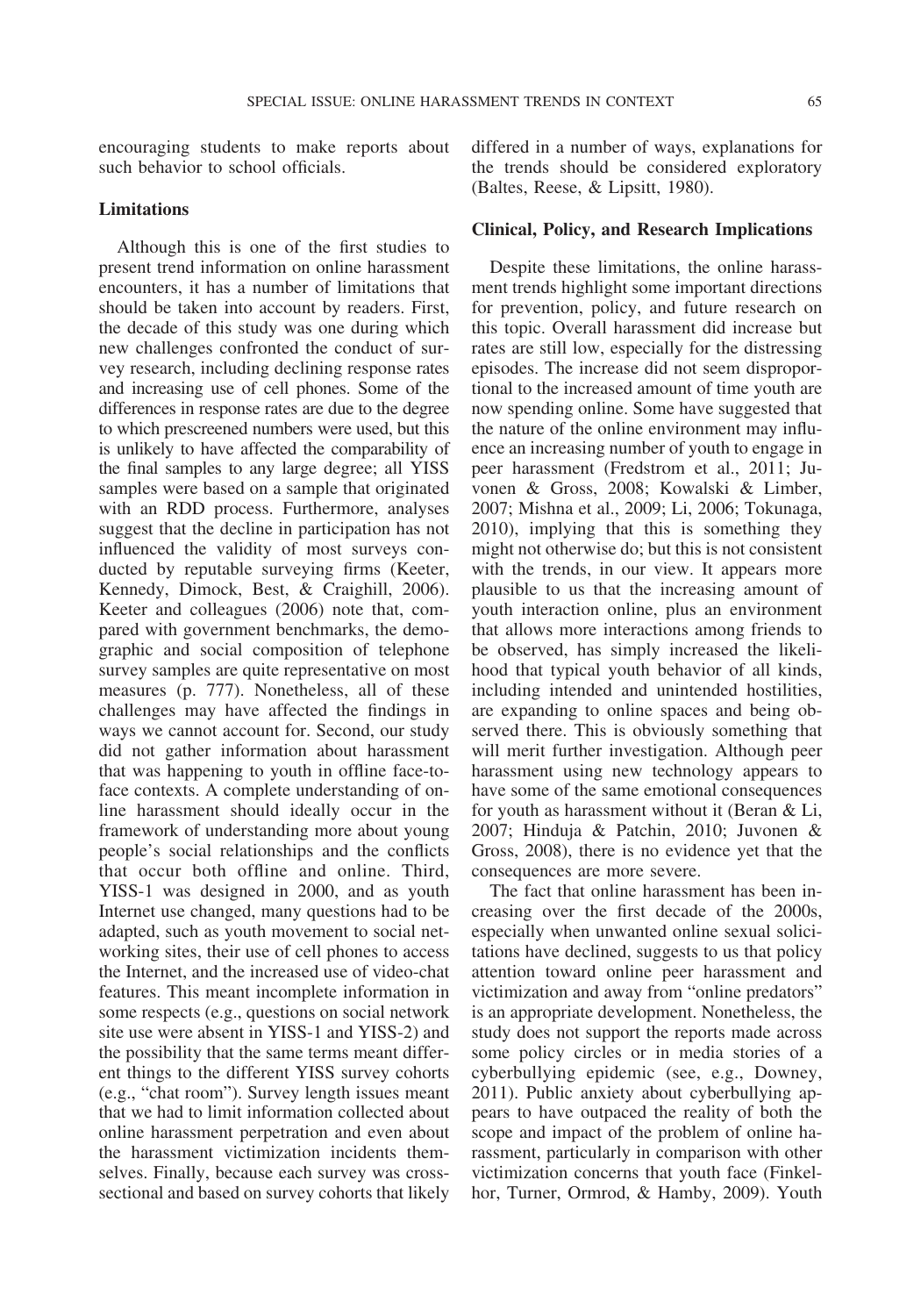trend research, in fact, suggests that, over the past couple of decades, bullying has been declining [\(Finkelhor, Turner, Ormrod, & Hamby,](#page-15-20) [2010\)](#page-15-20) and youth report feeling more safe at school [\(Robers et al., 2012\)](#page-16-4).

There are nonetheless some important policy and practice implications from the study. One lesson is that it is clear that changes in online safety concerns can occur rapidly because of the dynamic nature of digital media and new technology. Our data suggest that the popularity of social networking sites, for example, may have influenced the rate and nature of online risks for youth over a short period of time. Rates of youth experiencing an online sexual solicitation (requests for sexual activity, discussion, or pictures) declined substantially from YISS-1 to YISS-3 [\(Jones et al., 2012\)](#page-15-1). The data on sexual solicitations suggested that a plausible explanation for the decline was the movement of youth online from anonymous "chat rooms" in the early part of the decade to communication with peers on social networking sites. On the other hand, according to the current study, the increase in the use of social networking sites by youth also appears to have possibly increased youth experiences of indirect online harassment. Youth online activity will probably continue to develop and change in unexpected ways, and one implication is the need for the technology sector to expand their role as sentinels for youth safety. We have seen engagement by many technology companies in providing safety solutions, monitoring youth safety and behavior, and providing resources to youth, such as options for reporting abusive content. It will be important for technology companies to continue such involvement, structuring and engineering their sites in ways that further improve the online experience for youth and increase their safety in the future.

On the other hand, for educators and parents who worry they cannot keep up with the rapid shifts in youth technology use, our data can provide some reassurance. Distressing online harassment experiences occurred only to a minority of youth and there is no indication, even across the shifting technological developments of the last decade, that this type of victimization is something significantly different from the peer victimization problems that have always been, and continue to be, a concern for youth. In fact, whether on-

line or offline, the degree of distress caused by a harassment or victimization incident is probably influenced by particular and measurable factors—a believable physical threat, sexual taunts, a sense of powerlessness, or a greater number of perpetrators or witnesses, for example. There may be ways that the online environment might increase the rate of certain highly negative features, such as more witnesses or perhaps greater powerlessness under some conditions. Such hypotheses should be the focus of future research efforts. But even if that is the case, the *conditions* causing the distress are not new and therefore the focus of prevention and education efforts can apply to many different environments and locations, including shifting and even unpredictable online settings.

There are additional implications of the findings for educators and policymakers interested in prevention. Many education programs have developed in response to concerns about cyberbullying, but most of these programs have been untested and rely on educational strategies such as single-session, lecture-only assemblies that have been shown by well-designed prevention research to be ineffective [\(Jones & Finkelhor,](#page-15-21) [2011\)](#page-15-21). Yet even if schools were able to identify research-based online harassment prevention interventions, it is unclear whether a unique focus on online harassment or cyberbullying is advisable, given increasing requirements on schools during an era of decreasing resources. The data from several studies [\(Beran & Li, 2007;](#page-15-16) [Juvonen & Gross,](#page-15-5) [2008;](#page-15-5) [Olweus, 2012;](#page-16-17) [Raskauskas & Stoltz,](#page-16-18) [2007;](#page-16-18) [Ybarra, Diener-West, & Leaf, 2007\)](#page-16-19) suggests that online harassment is often an extension of offline peer problems, with disagreements expanding into a more public space. A good deal of research is still needed to understand the broader context of online harassment—for example, how often, and under what circumstances, incidents of serious online harassment are part of an ongoing offline peer victimization. But to the extent this is happening, schools can play a critical role and can likely make the biggest difference by implementing evidence-based bullying programs and social–emotional learning programs that have incorporated information about online harassment and behavior into their curricula. One of the key critical com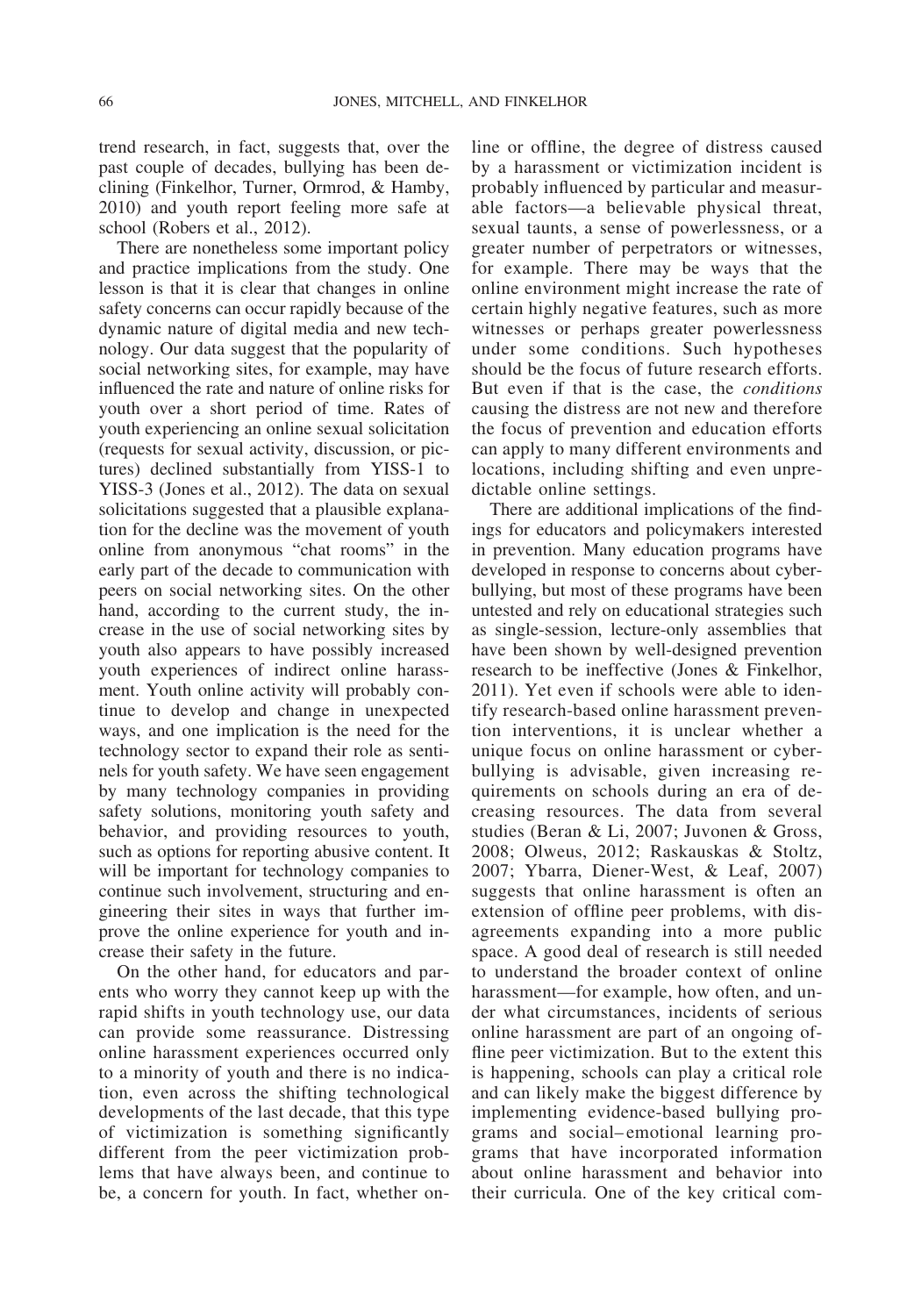ponents of prevention is a focus on skill building; students are taught relational and social skills such as perspective-taking, emotional regulation, communication skills, and effective bystander intervention skills [\(Dur](#page-15-22)[lak, Weissberg, Dymnicki, Taylor, & Schell](#page-15-22)[inger, 2011\)](#page-15-22). These are skills that would likely translate to any environment or communication modality, including the Internet and cell phones, and minimizes the concern adults have about predicting which Web sites or technologies are going to be the next popular trend among youth.

The study findings do provide some suggestions for those seeking to update evidencebased programs by incorporating online communication and harassment. First, there are some important trend differences by gender that have implications for both the messages and targets of prevention efforts. Program developers and educators should be aware that online communication networks appear to provide an environment that is particularly suited to the kinds of harassment behaviors most likely to be used by girls. Although there have been mixed findings on Internet harassment and gender [\(Be](#page-15-16)[ran & Li, 2007;](#page-15-16) [Juvonen & Gross, 2008;](#page-15-5) [Slonje](#page-16-20) [& Smith, 2008;](#page-16-20) [Tokunaga, 2010;](#page-16-10) [Williams &](#page-16-21) [Guerra, 2007\)](#page-16-21), most research seems to support that girls are disproportionately victims and perpetrators of this form of harassment. Bullying and social–emotional learning programs should make sure they are targeting skills that can help girls negotiate peer conflict and anger issues that lead to relational and verbal harassment behaviors online and offline. Role-playing and discussion exercises should reflect conflict patterns and scenarios that are typical among girls' social networks in order to allow them to identify and practice prosocial skills relevant to their peer culture.

Second, the findings from our research that online harassment has increased among school peers also suggests that schools will need to make sure that their bullying and harassment policies include online harassment incidents. Even though some of these behaviors occur outside of school, they can result in disruptions in school functioning, safety, or security for students. School districts should be clear about their policies in response to disclosures or discoveries of online harassment. Legislation is increasingly

requiring schools to adopt policies on cyberbullying and consequences for ignoring the impact of this new environment on school bullying policy or dismissing the problem as "not school related" can result in even more complicated legal crises when they occur [\(Willard, 2007\)](#page-16-22). Policy recommendations are available for school districts seeking to amend policies and looking for advice on defining how and when online bullying and harassment occurring outside of school may require school intervention [\(Cross, Monks,](#page-15-23) [Campbell, Spears, & Slee, 2011;](#page-15-23) [Hinduja &](#page-15-24) [Patchin, 2009;](#page-15-24) [Willard, 2007\)](#page-16-22).

Finally, our findings suggest the need for several additional areas of follow-up research. There is a need for understanding more about the aftermath of online harassment episodes, including how they are successfully resolved. Included in this should be information about whether and when disclosing to parents, school staff, and other adults is beneficial. "Tell an adult" is a common recommendation made by cyberbullying prevention experts, but we need more information about the situations in which this is actually helpful to youth, as well as the most helpful responses by parents and school personnel. Such information would be very useful for practitioners trying to provide advice to youth and parents. There is also a need for more research about the most distressing kinds of harassment. It appears that relatively few youth suffer repeated, distressing incidents, but the number is still substantial (see, for example, [Ybarra et al., 2007\)](#page-16-19). This is the group that needs particular attention from practitioners. More research is needed to help clinicians and schools identify these youth and provide effective services to victims, and studies will be needed with large enough samples to fully characterize the dynamics of these episodes. There is also a critical need for research that measures the positive aspects of online communication with peers and family, in addition to the negative aspects. The literature about online communication has been very one-sided, failing to reflect the enthusiasm that young people have about the medium. Without understanding the full experience of youth online, the ways that it benefits them, as well as their negative expe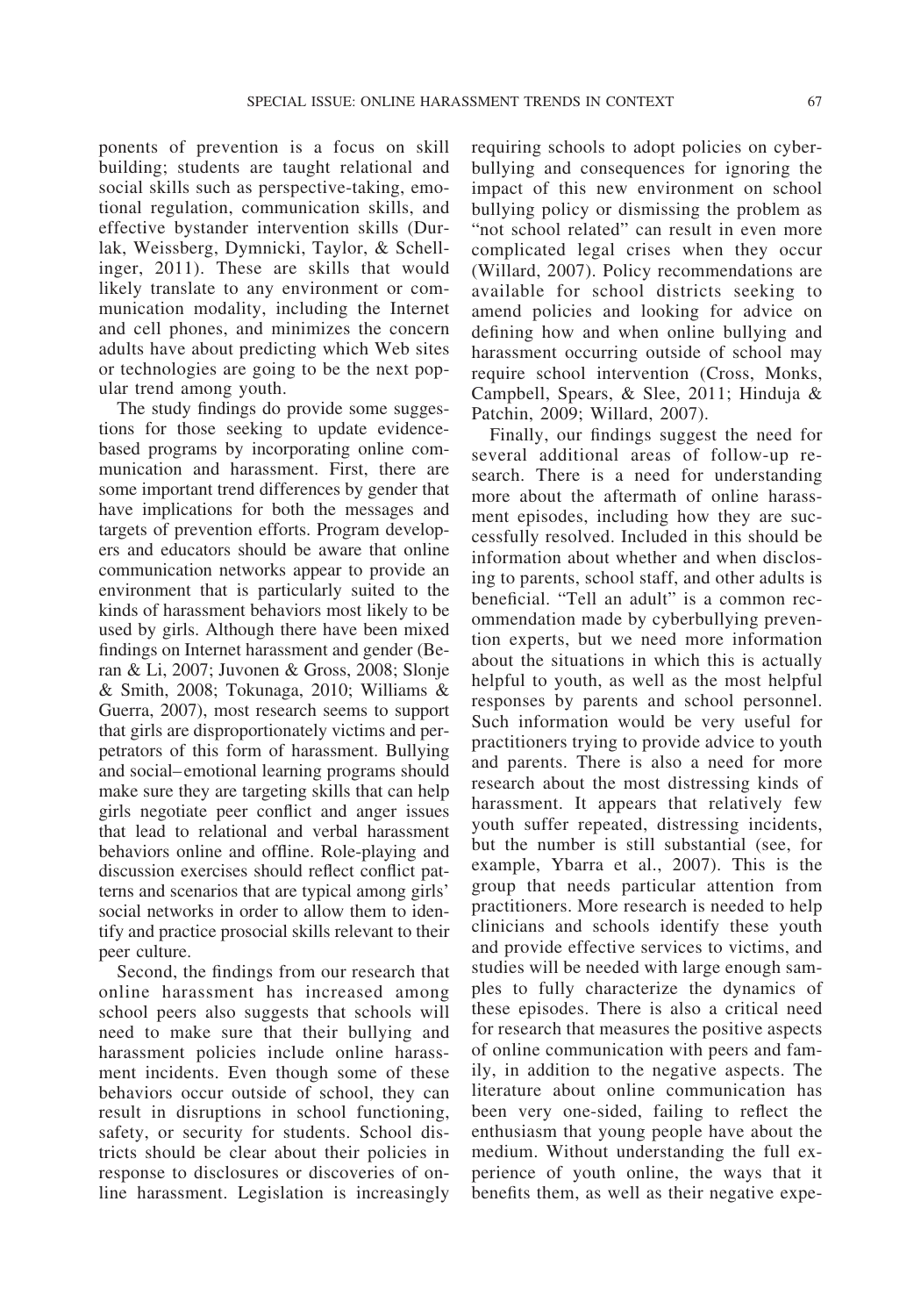riences, it is unlikely that adult-driven initiatives will connect with this audience.

## **References**

- <span id="page-15-3"></span>Associated Press & MTV. (2009). A Thin Line: 2009 AP-MTV Digital Abuse Study. Retrieved from [http://www.athinline.org/MTV-AP\\_Digital\\_Abuse\\_](www.athinline.org/MTV-AP_Digital_Abuse_Study_Executive_Summary.pdf) [Study\\_Executive\\_Summary.pdf](www.athinline.org/MTV-AP_Digital_Abuse_Study_Executive_Summary.pdf)
- <span id="page-15-15"></span>Baltes, P. B., Reese, H. W., & Lipsitt, L. P. (1980). Life-span developmental psychology. *Annual Review of Psychology, 31,* 65–110. [doi:10.1146/](http://dx.doi.org/10.1146/annurev.ps.31.020180.000433) [annurev.ps.31.020180.000433](http://dx.doi.org/10.1146/annurev.ps.31.020180.000433)
- <span id="page-15-16"></span>Beran, T., & Li, Q. (2007). The relationship between cyberbullying and school bullying. *Journal of Student Wellbeing, 1,* 15–33.
- <span id="page-15-10"></span>Block, M. (2010, September 30). The rise in cyberbullying. Retrieved from [http://www.npr.org/](www.npr.org/templates/story/story.php?storyId=130247610) [templates/story/story.php?storyId](www.npr.org/templates/story/story.php?storyId=130247610)=130247610
- <span id="page-15-7"></span>Brick, J. M., Brick, P. D., Dipko, S., Presser, S., Tucker, C., & Yangyang, Y. (2007). Cell phone survey feasibility in the US: Sampling and calling cell numbers versus landline numbers. *Public Opinion Quarterly, 71,* 23–39. [doi:10.1093/poq/](http://dx.doi.org/10.1093/poq/nfl040) [nfl040](http://dx.doi.org/10.1093/poq/nfl040)
- <span id="page-15-23"></span>Cross, D., Monks, H., Campbell, M. A., Spears, B., & Slee, P. (2011). *School-based strategies to address cyber bullying.* Occasional Papers 119. Melbourne, Australia: Centre for Strategic Education.
- <span id="page-15-13"></span>Crosse, S. B., Williams, B., Hagen, C. A., Harmon, M., Ristow, L., DiGaetano, R.,... Derzon, J. H. (2011). *Prevalence and implementation fidelity of research-based prevention programs in public schools: Final report*. Rockville, MD: Westat.
- <span id="page-15-11"></span>Dorsett, K. (2010, June 24). Dr. Phil tackles cyberbullying. Retrieved from [http://articles.cnn](articles.cnn.com/2010-06-24/tech/McGraw.cyber.bully_1_cyberbullying-talk-social-networking?_s=PM:TECH) [.com/2010–06-24/tech/McGraw.cyber.bully\\_1\\_](articles.cnn.com/2010-06-24/tech/McGraw.cyber.bully_1_cyberbullying-talk-social-networking?_s=PM:TECH) cyberbullying-talk-social-networking? $_s = PM$ : **[TECH](articles.cnn.com/2010-06-24/tech/McGraw.cyber.bully_1_cyberbullying-talk-social-networking?_s=PM:TECH)**
- <span id="page-15-18"></span>Downey, B. A. (2011, August 22). Speaker: Online bullying an issue. AltoonaMirror.com. Retrieved from [http://www.altoonamirror.com/page/content.](www.altoonamirror.com/page/content.detail/id/552885/Speaker-Online-bullying-an-issue.html?nav=742) [detail/id/552885/Speaker–Online-bullying-an](www.altoonamirror.com/page/content.detail/id/552885/Speaker-Online-bullying-an-issue.html?nav=742)[issue.html?nav](www.altoonamirror.com/page/content.detail/id/552885/Speaker-Online-bullying-an-issue.html?nav=742)= $742$
- <span id="page-15-22"></span>Durlak, J. A., Weissberg, R. P., Dymnicki, A. B., Taylor, R. D., & Schellinger, K. B. (2011). The impact of enhancing students' social and emotional learning: A meta-analysis of school-based universal interventions. *Child Development, 82,* 405–432. [doi:10.1111/j.1467-8624.2010.01564.x](http://dx.doi.org/10.1111/j.1467-8624.2010.01564.x)
- <span id="page-15-12"></span>Espelage, D. L., & Swearer, S. M. (Eds.). (2004). *Bullying in American schools: A social-ecological perspective on prevention and intervention*. Mahwah, NJ: Lawrence Erlbaum.
- <span id="page-15-0"></span>Finkelhor, D., Mitchell, K. J., & Wolak, J. (2000). *Online victimization: A report on the nation's youth*. Alexandria, VA: National Center for Missing & Exploited Children.
- <span id="page-15-19"></span>Finkelhor, D., Turner, H., Ormrod, R., & Hamby, S. (2009). Violence, abuse, and crime exposure in a national sample of children and youth. *Pediatrics, 124,* 1411–1423. [doi:10.1542/peds.2009-0467](http://dx.doi.org/10.1542/peds.2009-0467)
- <span id="page-15-20"></span>Finkelhor, D., Turner, H., Ormrod, R., & Hamby, S. (2010). Trends in childhood violence and abuse exposure: Evidence from 2 national surveys. *Archives of Pediatric and Adolescent Medicine, 164,* 238–242. [doi:10.1001/archpediatrics.2009.283](http://dx.doi.org/10.1001/archpediatrics.2009.283)
- <span id="page-15-4"></span>Fredstrom, B. K., Adams, R. E., & Gilman, R. (2011). Electronic and school-based victimization: Unique contexts for adjustment difficulties during adolescence. *Journal of Youth and Adolescence, 40,* 405–415. [doi:10.1007/s10964-010-9569-7](http://dx.doi.org/10.1007/s10964-010-9569-7)
- <span id="page-15-24"></span>Hinduja, S., & Patchin, J. (2009). *Bullying beyond the schoolyard: Preventing and responding to cyberbullying*. Thousand Oaks, CA: Sage.
- <span id="page-15-17"></span>Hinduja, S., & Patchin, J. (2010). Bullying, cyberbullying, and suicide. *Archives of Suicide Research, 14,* 206–221. [doi:10.1080/13811118.2010](http://dx.doi.org/10.1080/13811118.2010.494133) [.494133](http://dx.doi.org/10.1080/13811118.2010.494133)
- <span id="page-15-8"></span>Hu, S. S., Balluz, L., Battaglia, M. P., & Frankel, M. R. (2010). The impact of cell phones on public health surveillance. *Bulletin of the World Health Organization, 88,* 799. [doi:10.2471/BLT.10](http://dx.doi.org/10.2471/BLT.10.082669) [.082669](http://dx.doi.org/10.2471/BLT.10.082669)
- <span id="page-15-21"></span>Jones, L. M., & Finkelhor, D. (2011). Increasing youth safety and responsible behavior online: Putting in place programs that work. Retrieved from [http://www.fosi.org/resources/fosi-publications](www.fosi.org/resources/fosi-publications.html) [.html](www.fosi.org/resources/fosi-publications.html)
- <span id="page-15-1"></span>Jones, L. M., Mitchell, K. J., & Finkelhor, D. (2012). Trends in youth internet victimization: Findings from three youth internet safety surveys 2000– 2010. *Journal of Adolescent Health, 50,* 179–186. [doi:10.1016/j.jadohealth.2011.09.015](http://dx.doi.org/10.1016/j.jadohealth.2011.09.015)
- <span id="page-15-5"></span>Juvonen, J., & Gross, E. (2008). Extending the school grounds? Bullying experiences in cyberspace. *Journal of School Health, 78,* 496–505. [doi:](http://dx.doi.org/10.1111/j.1746-1561.2008.00335.x) [10.1111/j.1746-1561.2008.00335.x](http://dx.doi.org/10.1111/j.1746-1561.2008.00335.x)
- <span id="page-15-14"></span>Keeter, S., Kennedy, C., Dimock, M., Best, J., & Craighill, P. (2006). Gauging the impact of growing nonresponse on estimates from a National RDD Telephone Survey. *Public Opinion Quarterly, 70,* 759–779. [doi:10.1093/poq/nfl035](http://dx.doi.org/10.1093/poq/nfl035)
- <span id="page-15-6"></span>Kowalski, R. M., & Limber, S. P. (2007). Electronic bullying among middle school students. *Journal of Adolescent Health, 41,* S22–S30. [doi:10.1016/j](http://dx.doi.org/10.1016/j.jadohealth.2007.08.017) [.jadohealth.2007.08.017](http://dx.doi.org/10.1016/j.jadohealth.2007.08.017)
- <span id="page-15-9"></span>Lagerspetz, K. M. J., Bjrkqvist, K., & Peltonen, T. (1988). Is indirect aggression typical of females? Gender differences in aggressiveness in 11- to 12-year-old children. *Aggressive Behavior, 14,* 403–414. [doi:10.1002/1098-2337\(1988\)14:](http://dx.doi.org/10.1002/1098-2337(1988)14:6%3C403::AID-AB2480140602%3E3.0.CO%3B2-D) 6<[403::AID-AB2480140602](http://dx.doi.org/10.1002/1098-2337(1988)14:6%3C403::AID-AB2480140602%3E3.0.CO%3B2-D)>3.0.CO;2-D
- <span id="page-15-2"></span>Lenhart, A., Purcell, K., Smith, A., & Zickuhr, K. (2010). *Social media & mobile Internet use among*